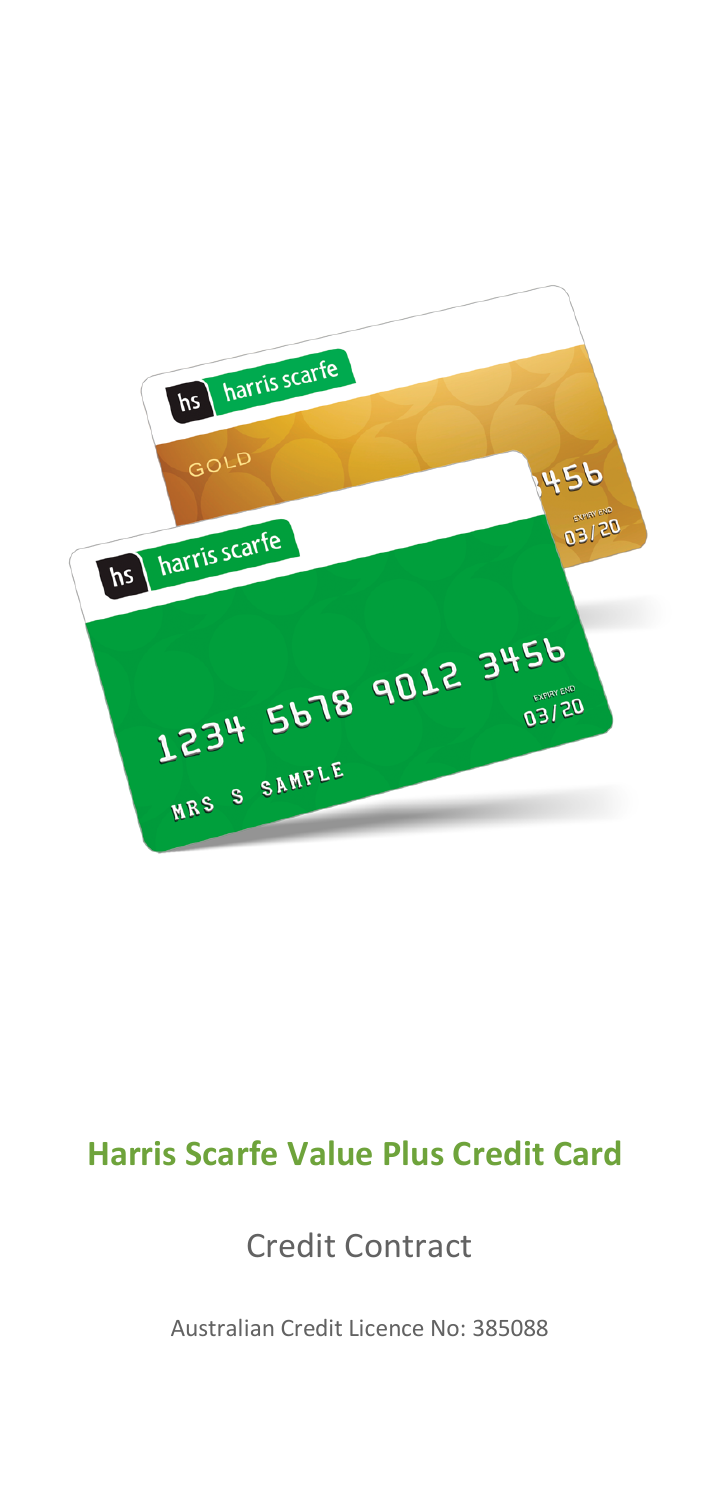# **Contents**

#### **Credit Contract**

#### **Terms and Conditions of Use**

| Section A            | Information about the Conditions of Use                                         |
|----------------------|---------------------------------------------------------------------------------|
| Section B            | Information about Cards and your Account                                        |
| Section C            | Information about your Credit Limit                                             |
| Section D<br>Periods | Statement of Account and Statement                                              |
| Section E            | Payments                                                                        |
| Section F            | Interest                                                                        |
| Section G            | Fees and Charges                                                                |
| Section H            | Defaults, Cancellations or Suspension of<br>the Card and Closure of the Account |
| Section I            | Special Promotions                                                              |
| Section J            | General                                                                         |
| Section K            | Meaning of Words                                                                |
|                      |                                                                                 |

Information statement - Things you should know about your proposed credit contract

Credit guide

Signed on behalf of Perpetual Trustee Company Limited ABN 42 000 001 007 as trustee of the Trust

Darren Scicluna Program Manager Credit Cards Harris Scarfe Financial Services Pty Limited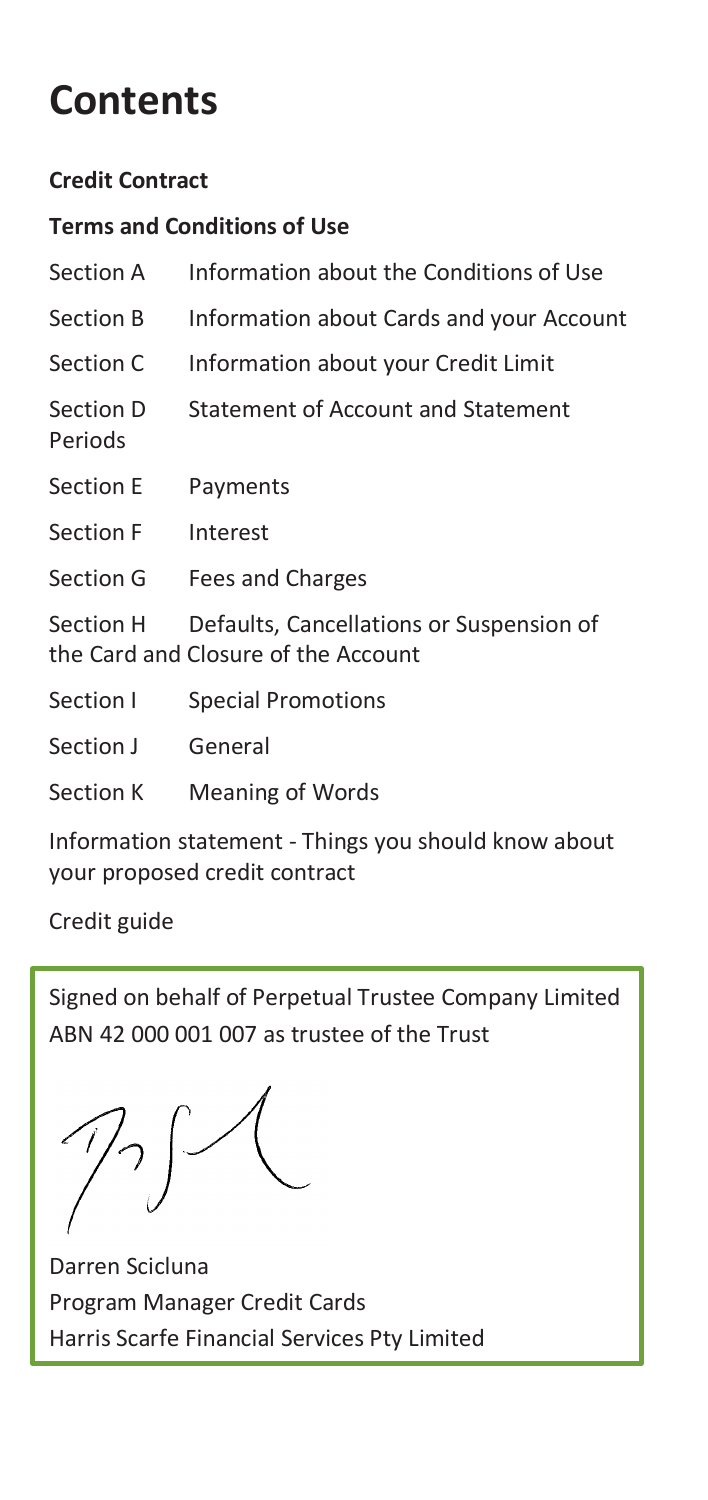# **CREDIT CONTRACT**

# **HARRIS SCARFE VALUE PLUS CREDIT CARD**

Your Credit Contract consists of the Terms and Conditions of Use and the Financial Table (enclosed with your Card notification letter). This Credit Contract is issued for and on behalf of the Credit Provider by the Service Provider.

# **TERMS AND CONDITIONS OF USE**

The Terms and Conditions of Use do not contain all of the Pre-Contractual information that is required to be given to you by us as the Credit Provider. Further information is provided in the Financial Table.

# **A INFORMATION ABOUT THE CONDITIONS OF USE**

1(1) First use of the Account by you or any Additional Cardholder or any other person authorised by you will bind you to the Terms and Conditions of Use of the Credit Contract.

# **B INFORMATION ABOUT CARDS AND YOUR ACCOUNT**

- 2(1) A Card can be used to obtain credit from the Credit Provider to pay for all or part of the price of goods and services where the goods are obtained from any Harris Scarfe store or any authorised Licensee's premises.
- 2(2) A Card can only be used to obtain credit if a.the Card is presented
	- b.the Card is valid
	- c. the Credit Provider has approved the details to be given over the telephone,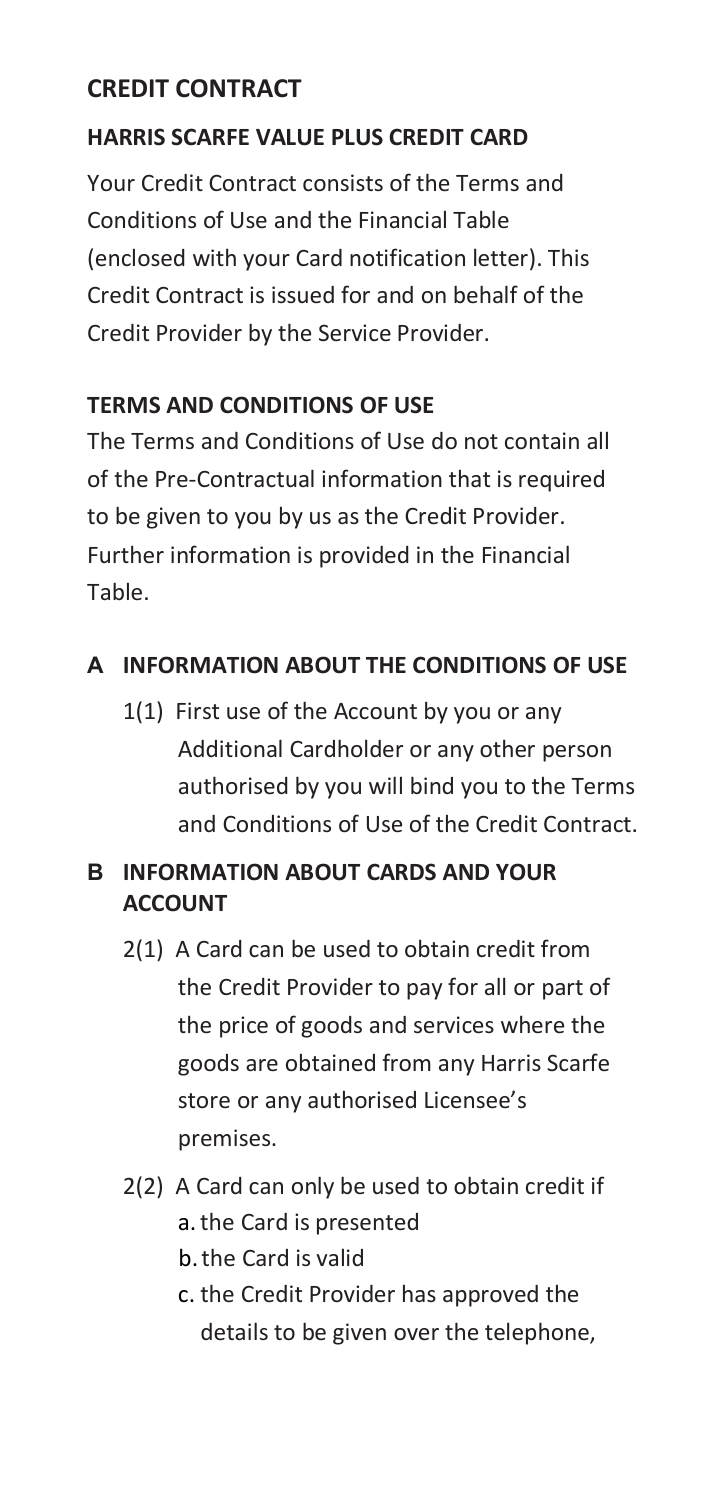on an order form or electronically.

2(3) A Card presented to purchase goods or services may be accepted only if a. it is signed by the Cardholder and b. the Cardholder signs a voucher and the signature matches the signature on the Card and

> c. the Account has not been closed as per clause 9 or use of the Card has not been suspended or cancelled and d. any identification required by the supplier is produced.

- 3(1) A Card can be issued to anyone over the age of 18 that you nominate. You authorise an Additional Cardholder to operate the Account in every way you are able to and you agree that each use of such a Card is subject to the Credit **Contract**
- 3(2) You will be liable for any use of a Card and any breach of the Credit Contract by a Cardholder.
- 3(3) Terminating the Credit Contract
	- a. You have a right to terminate the Credit Contract at any time. You can do this by making a request through the website harrisscarfe.com.au/valuepluscards or by returning the Card to any Harris Scarfe Store or Level 6, 111 Cecil Street, South Melbourne, VIC., 3205 with a written request to terminate.
	- b. We process any requests to terminate a Credit Contract as soon as we reasonably can, but it may take until the end of the next business day after your request for us to do so.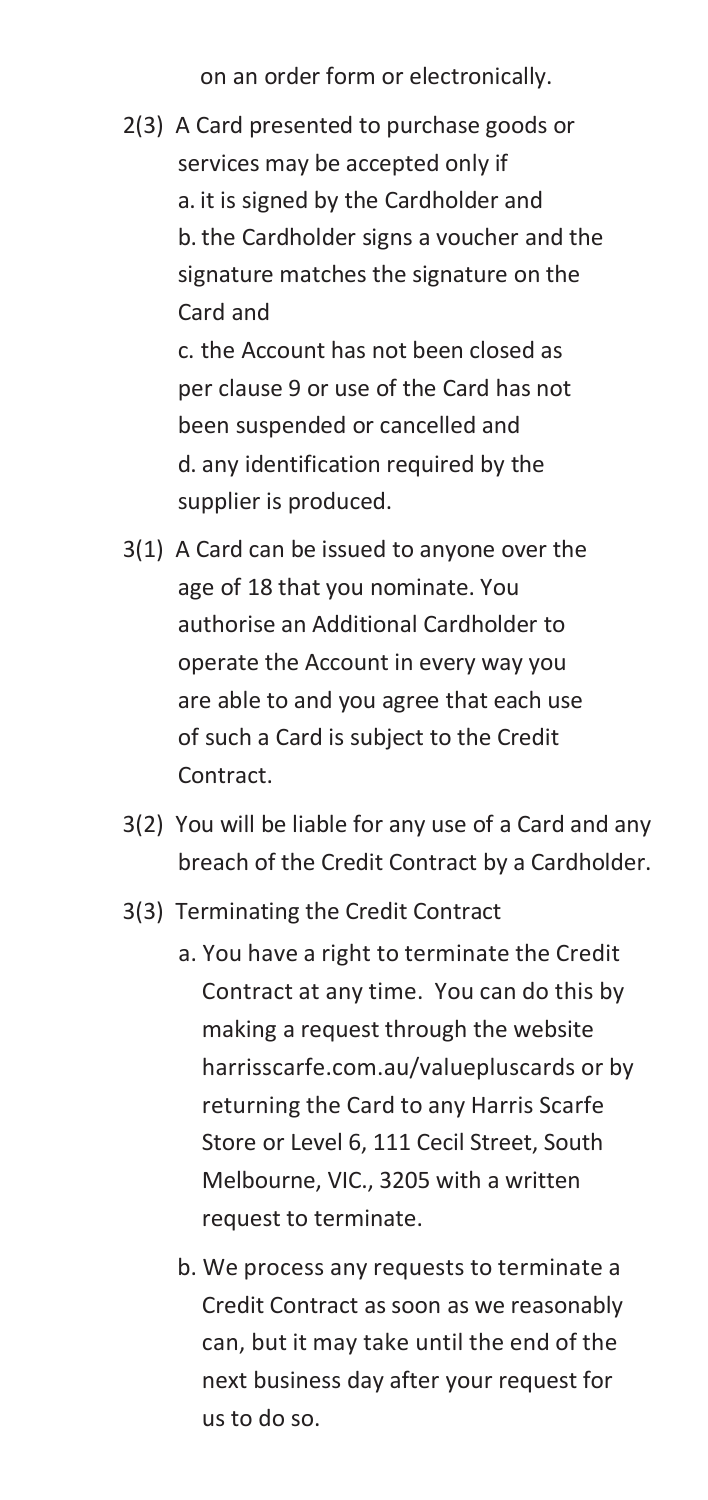- c. You will be liable for any new purchases made using a Card until we actually terminate the Credit Contract or cancel the Cards. You can manage the risk of this happening by returning all Cards to a Harris Scarfe Store or by destroying them.
- d. If the Account has a debit balance when you ask to terminate the Credit Contract, the balance must be repaid in full before the Credit Contract can be terminated. Interest, and fees and charges will continue to be charged, and you must repay them in accordance with this Credit Contract until the balance has been paid in full. However, we will cancel the Card or Cards so that no new purchases can be made.
- e. If the Credit Contract has a special promotion under Clause 10 in effect at the time you ask to terminate the Credit Contract, clause 10 continues to apply to the special promotion. In particular, if you agree to make specific payments under the special promotion and you fail to do so, the special promotion can be cancelled and the remaining balance will become subject to the normal charge account provisions.
- 3(4) Credit Cards can be cancelled by you by returning the Card to any Harris Scarfe Store or Level 6, 111 Cecil Street, South Melbourne, VIC., 3205 with a written request to cancel.
- 3(5) a. You must inform the Service Provider immediately if your Card or the Card of an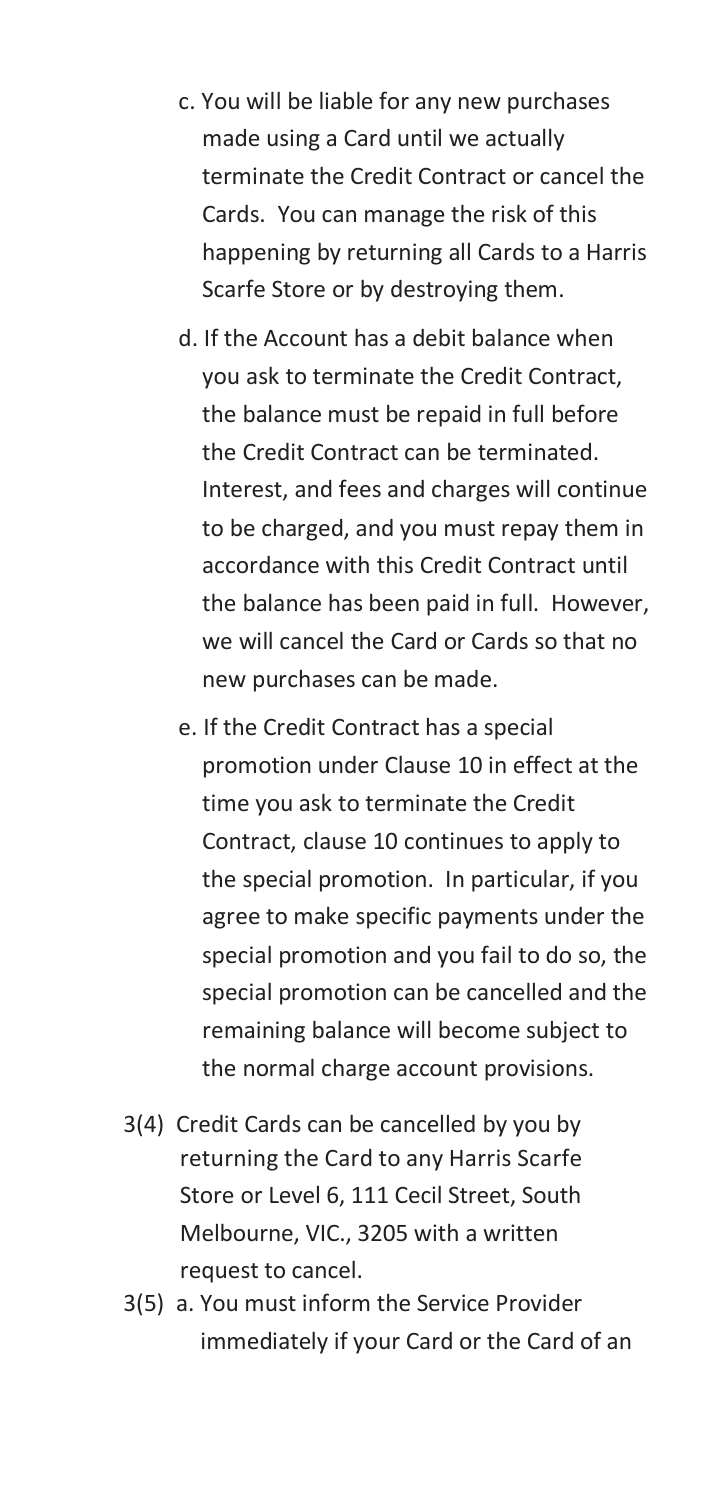Additional Cardholder has been lost/stolen or misused. The Service Provider must be given all the information that you or the Cardholder have or can reasonably obtain regarding the loss or theft.

b. Subject to the National Credit Code, you will be liable for all transactions until notice of the misuse, loss or theft of a Card is received by the Service Provider.

# **C INFORMATION ABOUT YOUR CREDIT LIMIT**

- 4(1) Your initial Credit Limit is shown in the Financial Table and any changes to your Credit Limit will be shown on your monthly statement.
- 4(2) The Credit Provider may increase your Credit Limit at your request (any such request should be addressed to the Service Provider).
- 4(3) The Credit Provider may also reduce or withdraw your Credit Limit at any time without your consent, and advise you in writing. If your Credit Limit is withdrawn you will be required to continue payments as per the Credit Contract.
- 4(4) A request from you to have your Credit Limit increased will be subject to the approval of the Credit Provider.
- 4(5) Your Credit Limit may not be exceeded without the authorisation of the Credit Provider. If the Credit Limit is exceeded, you may be required to pay on demand the amount by which the Credit Limit has been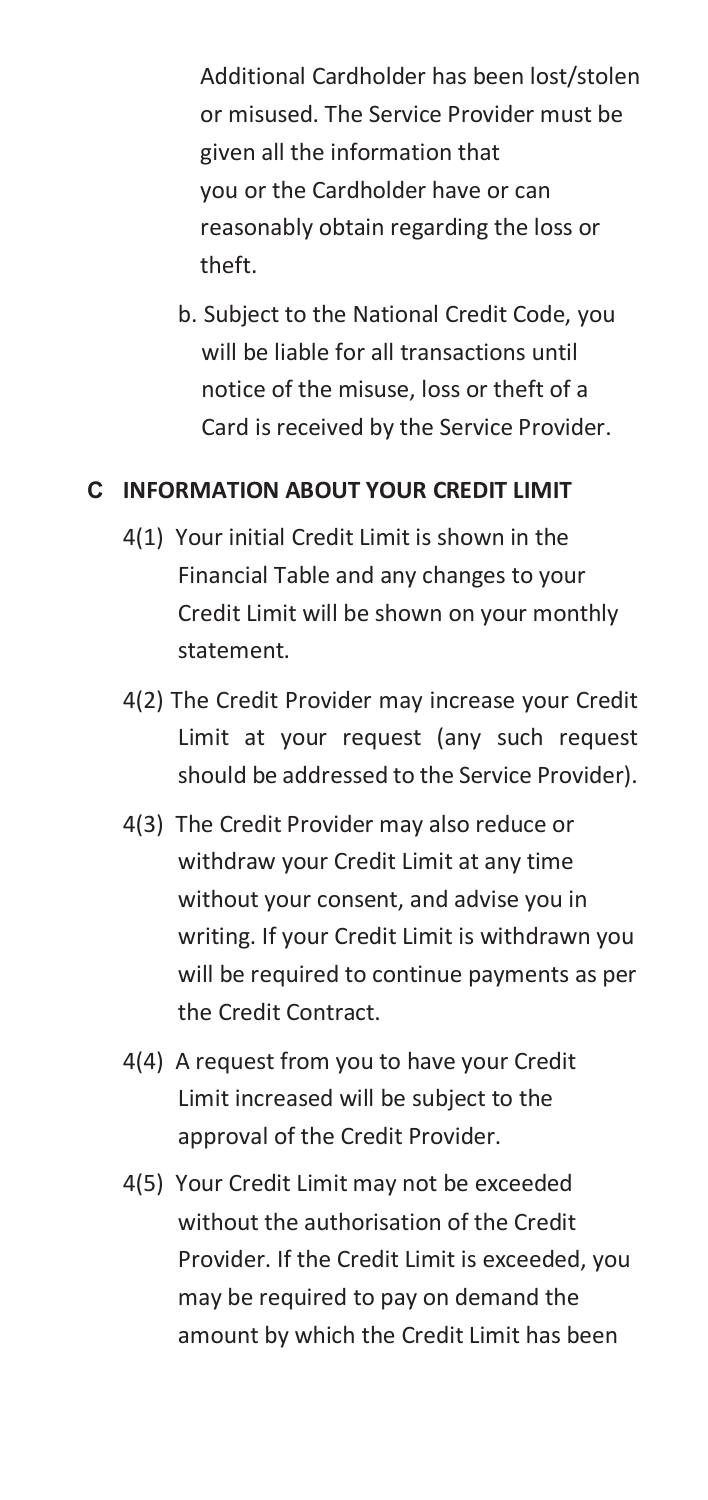exceeded.

- 4(6) Reducing your Credit Limit
	- a. You have a right to reduce the Credit Limit to any amount, at any time. You can do this by making a request through the website

**harrisscarfe.com.au/valuepluscards** or at any Harris Scarfe Store or Level 6, 111 Cecil Street, South Melbourne, VIC., 3205 with a written request to reduce the Credit Limit.

- b. We process any requests to reduce a Credit Limit as soon as we reasonably can, but it may take until the end of the next business day after your request for us to do so.
- c. Transactions may be processed up to your original Credit Limit until we actually process the Credit Limit reduction.
- d. If the Account has a debit balance in excess of your requested Credit Limit when you ask to reduce the Credit Limit, you will not be able to make any further transactions until you have reduced the debit balance below the new Credit Limit. Interest, and fees and charges will continue to be charged on the actual balance, and you must repay them in accordance with this Credit Contract.
- e. If the Credit Contract has a special promotion under Clause 10 in effect at the time you ask to reduce the Credit Limit, clause 10 continues to apply to the special promotion. In particular, if you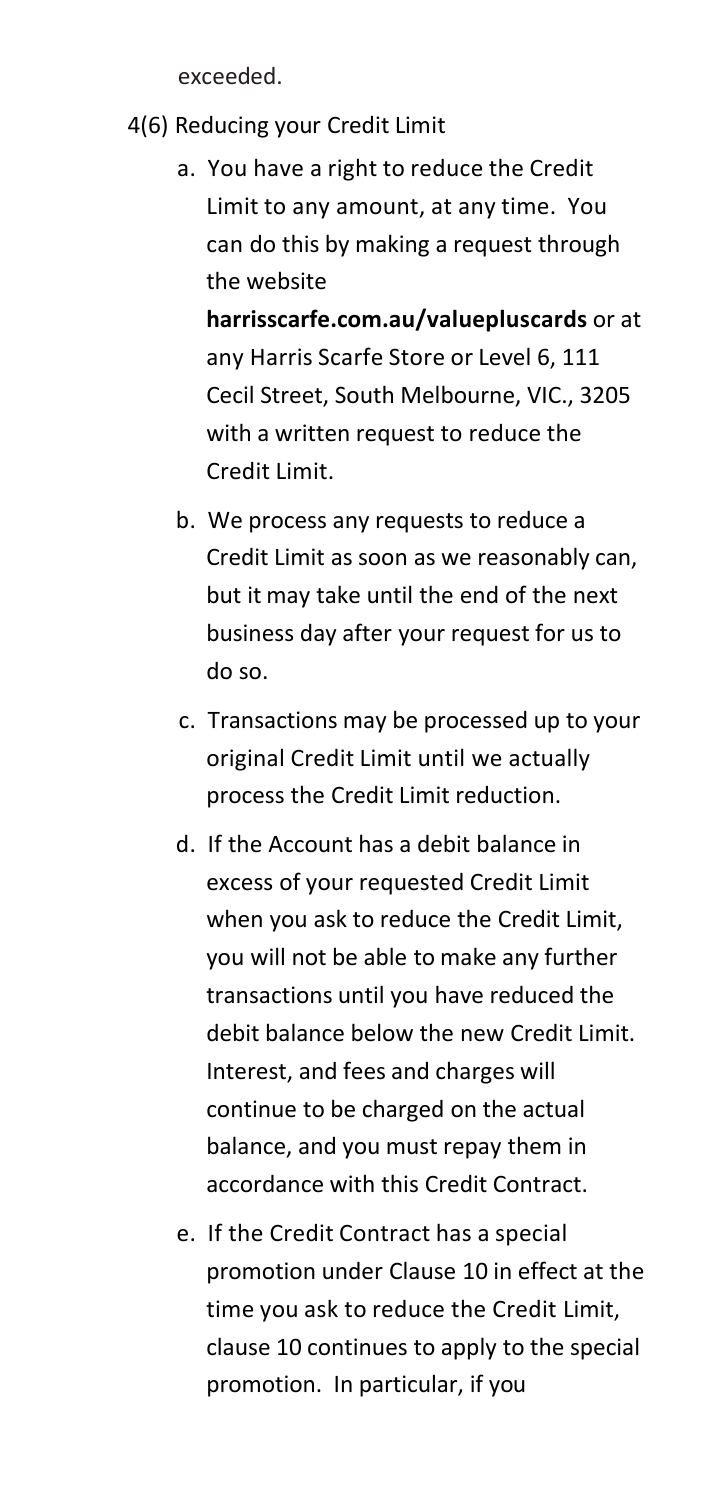agree to make specific payments under the special promotion and you fail to do so, the special promotion can be cancelled and the remaining balance will become subject to the normal charge account provisions, even if that means that charge account balance would become higher than the new Credit Limit.

# **D STATEMENT OF ACCOUNT AND STATEMENT PERIODS**

5(1) A Statement of account will be sent to you each month on a predetermined date (chosen by the Credit Provider). However, in circumstances where the Consumer Credit Code states that no statement of account need be given, none will be sent.

#### **E PAYMENTS**

- 6(1) Your statement of account for a Statement Period will set out the Minimum Amount Due for that Statement Period and the Due Date. You must pay that Minimum Amount Due on or before the Due Date and you may pay more than the Minimum Amount Due.
- 6(2) A payment must be made in Australian dollars and made in a form acceptable to us.
- 6(3) Where the Due Date falls on a non-business day, the payment must be made on the last business day before the Due Date.
- 6(4) A payment will not be treated as made until the date it is credited to your Account. A payment will be credited to your Account as soon as practicable after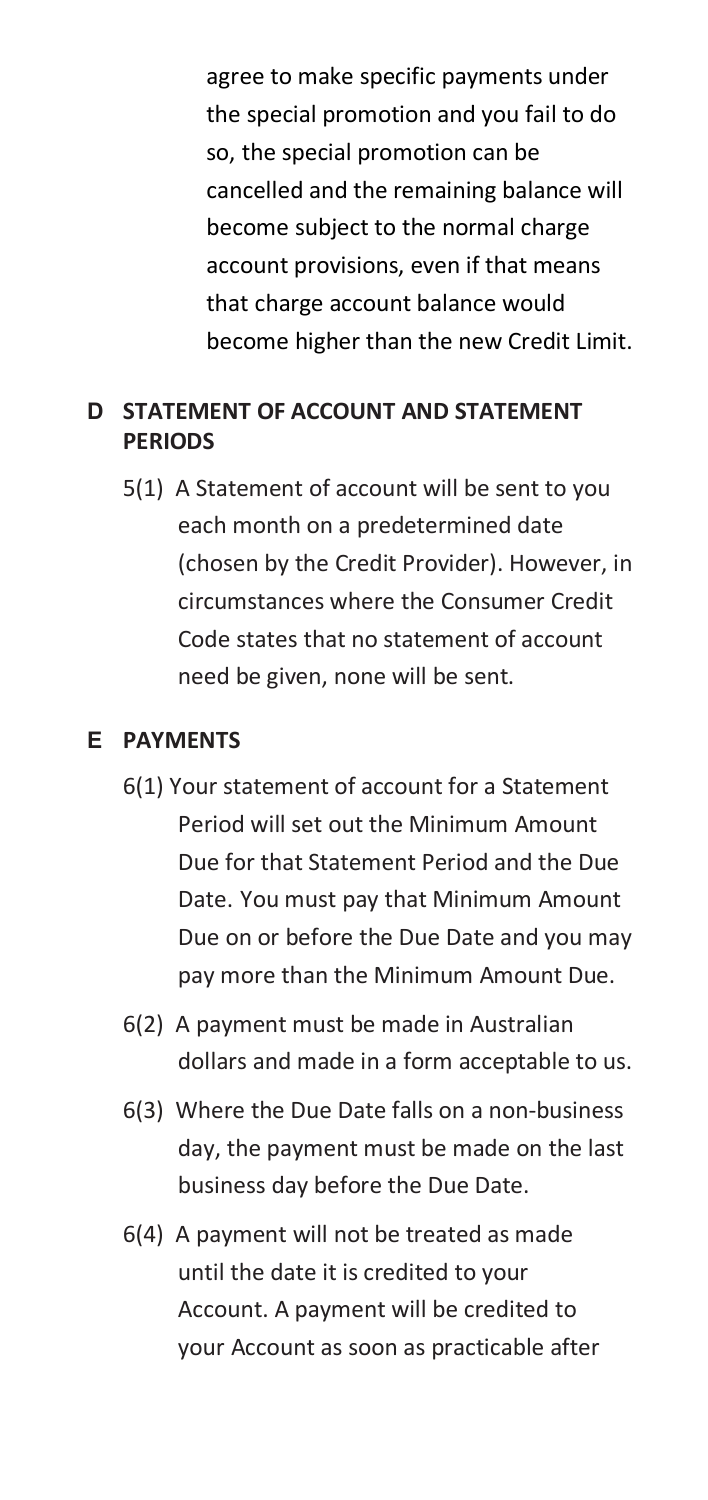receipt of that payment by the Service Provider (which may be after the date you make the payment). If your cheque or other payment instruction is not honoured in full when first presented, the payment will not be treated as a valid payment.

- 6(5) The amount of frequency or time for payment, or the method of calculation of payment or minimum repayments may change under the Credit Contract. If such a change increases your obligations you will be given notice in writing no later than 20 days before the change takes effect. If such a change reduces your obligations or extends the time for payment, you may instead be notified of the change before or when the next statement of account is sent to you after the change takes effect.
- 6(6) If payments of more than the amount due are made they are taken as reductions of the balance and the minimum payment will be due next month, unless the balance has been paid in full or unless prior arrangements have been made. Arrangements must be made on each separate occasion.

#### **F INTEREST**

7(1) The Credit Provider does not charge interest for a Statement Period, if payments during the previous Statement Period equal or exceed the opening balance for the Statement issued at the start of that previous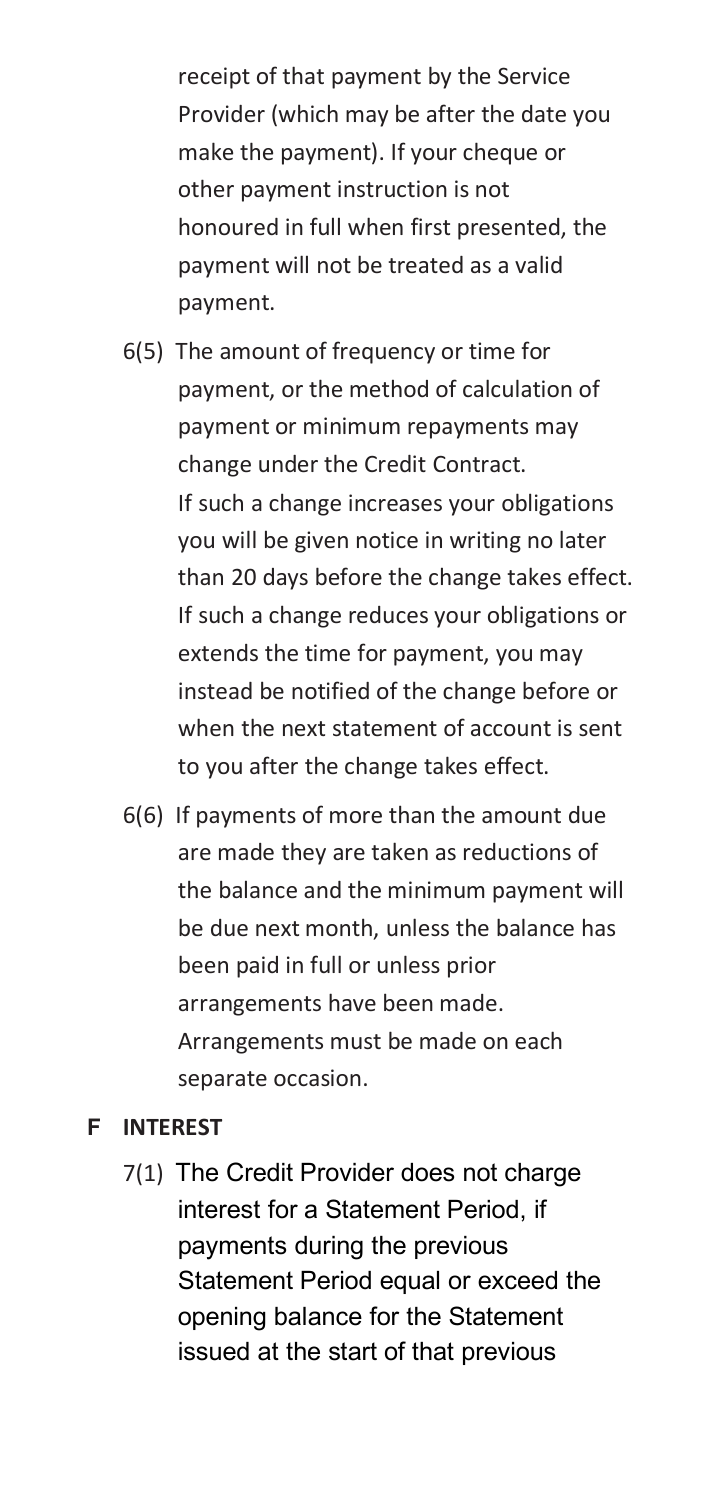Statement Period. Also, the Credit Provider does not charge interest for the first Statement Period after your Credit Contract starts.

- 7(2) Subject to clause 7(1), your statement of account will include an interest charge calculated on the Daily Balance during the applicable Statement Period. The interest amount is the total of amounts charged by applying the Daily Percentage Rate to your Daily Balance. This interest charge is debited on the last day of each Statement Period, after calculation of interest for that day, and the debited amount becomes part of the Daily Balance.
- 7(3) The Daily Balance is calculated by a.starting with the opening balance (equal to the Closing Balance of your previous statement) b. deducting payments and returns as they are received to determine the Daily Balance c. adding purchases, fees or charges as they are received to determine the

Daily Balance.

d.However, while a Special Promotion is in effect under which interest charges do not apply to a particular purchase as described in clause 10 - the affected purchase or purchases are taken not to be included in the Daily Balance for the purpose of interest calculation.

7(4) You can maintain the interest free period by paying the Closing Balance in full by the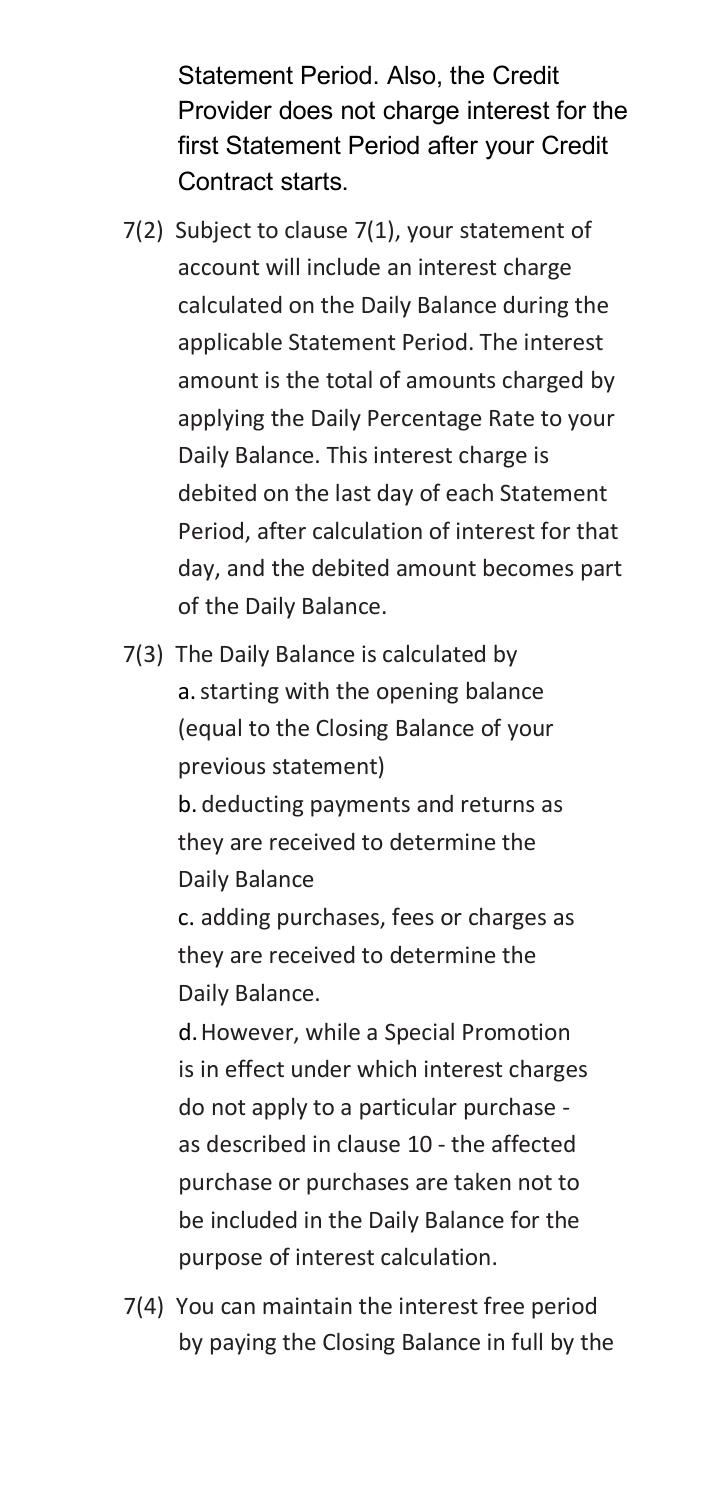Due Date shown on each Statement.

7(5) Where you have not paid the previous Statement Period's opening balance in full during that previous Statement Period, interest charges will accrue on the opening balance and on all purchases you make during the current Statement Period. Interest charges may be minimised by

> a. making payments as early as possible during the Statement Period b. paying as much as possible during the Statement Period

- 7(6) The Credit Provider may change the Annual Percentage Rate at any time.
- 7(7) If the Credit Provider increases the Annual Percentage Rate you will be notified of the change by

a. giving you particulars in writing or b. advertising the change in a newspaper available in this jurisdiction, no later than the day the change takes effect. If the Credit Provider gives you newspaper notice it will also notify you of the change before or when the next statement of account is sent to you after the change takes effect.

7(8) If the manner in which the interest is calculated or applied is changed (including changing or abolishing the interest free period) and that change increases your obligation, you will be notified in writing of such change 20 days before the change takes effect.

# **G FEES AND CHARGES**

8(1) Any fee or charge payable by you will be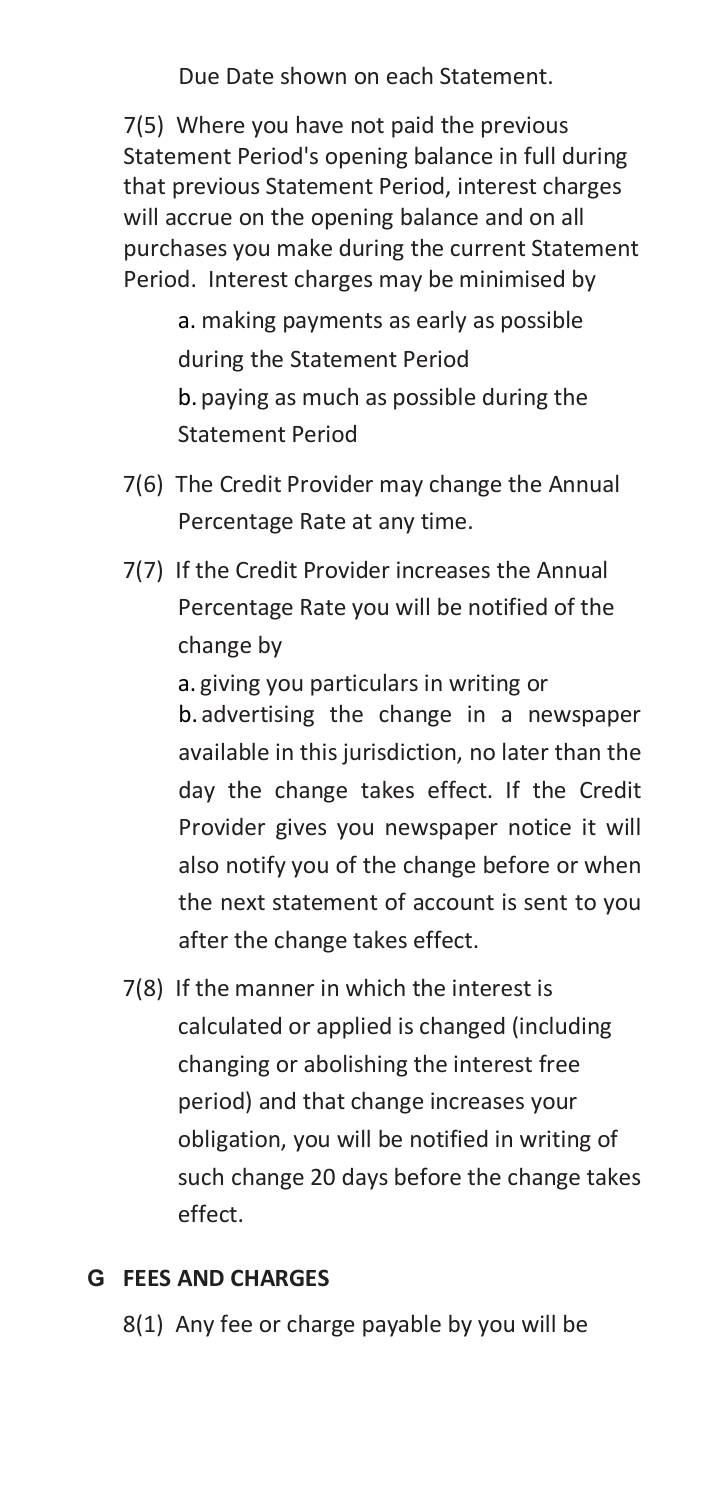debited to your Account.

- 8(2) a. Fees, charges, taxes etc levied by Federal and State Governments may be charged to your Account as permitted by law, on or after the date we are required to pay them to the relevant Government.
	- b. Reasonable Enforcement Expenses, reasonably incurred by the Credit Provider in enforcing the Credit Contract may be charged to your Account if you breach this credit contract.
- 8(3) We may also impose new fees and charges in connection with
	- a.the Credit Contract
	- b.the use of a Card
	- c. any transaction concerning the Account or
	- d. the provision of Credit by the Credit Provider to you under the Credit Contract.
- 8(4) The Credit Provider may also change the amount (or introduce a new fee or charge) or change the frequency or times for payment of a fee or charge at any time. If it does so and the change increases your obligation, you will be notified 20 days before the change takes effect by: a. giving you particulars in writing; or b. advertising the relevant change or a new fee in

a newspaper available in the jurisdiction. If notice is provided by newspaper, further notice of the change or new fee will be provided to you before or when the next statement of account is sent to you after the change takes effect.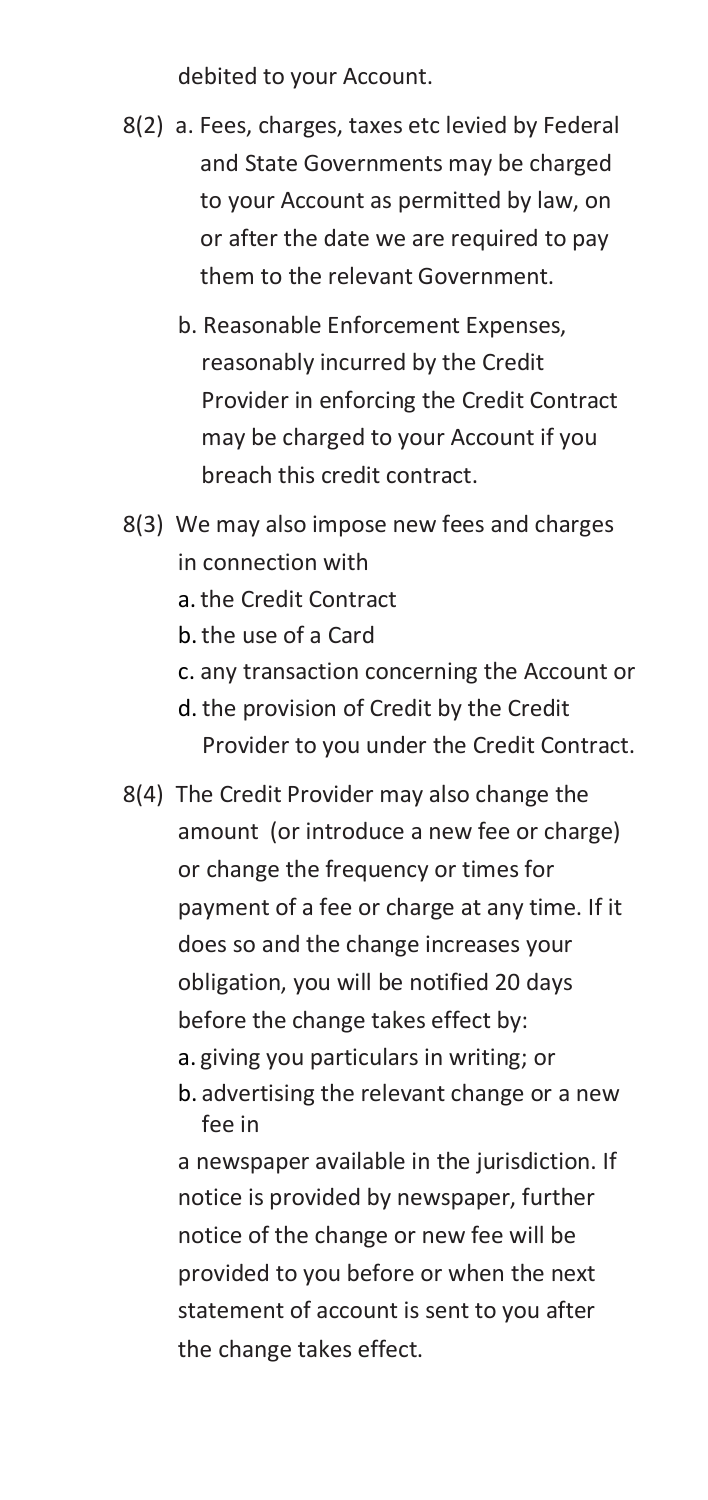If the changes set out in this clause 8 (4) reduce your obligations or extends the time for payment you will be notified of those changes before or when the next statement of account is sent after the changes take effect.

# **H DEFAULTS, CANCELLATION OR SUSPENSION OF THE CARD AND CLOSURE OF THE ACCOUNT**

- 9(1) You are in Default if
	- a. you or any other Cardholder breaches any term of the Credit Contract; or
	- b. any information you give the Credit Provider in connection with applying for the Account is false or in the Credit Provider's reasonable opinion misleading.
- 9(2) Subject to any applicable law, if you are in Default, then provided that the Credit Provider complies with its obligations under the law (which usually require a notice to be provided, specifying the default and giving you time to correct the default), the Credit Provider may a.require payment in full of the unpaid balance of the Account and

b.require the immediate return of all Cards.

9(3) If Default is made on any payment under the Credit Contract you will be sent a notice in writing. Notices will be sent to the last known address. Should Recovery Action be taken all reasonable Enforcement Expenses which we reasonably incur will be added to the unpaid balance on the Account and you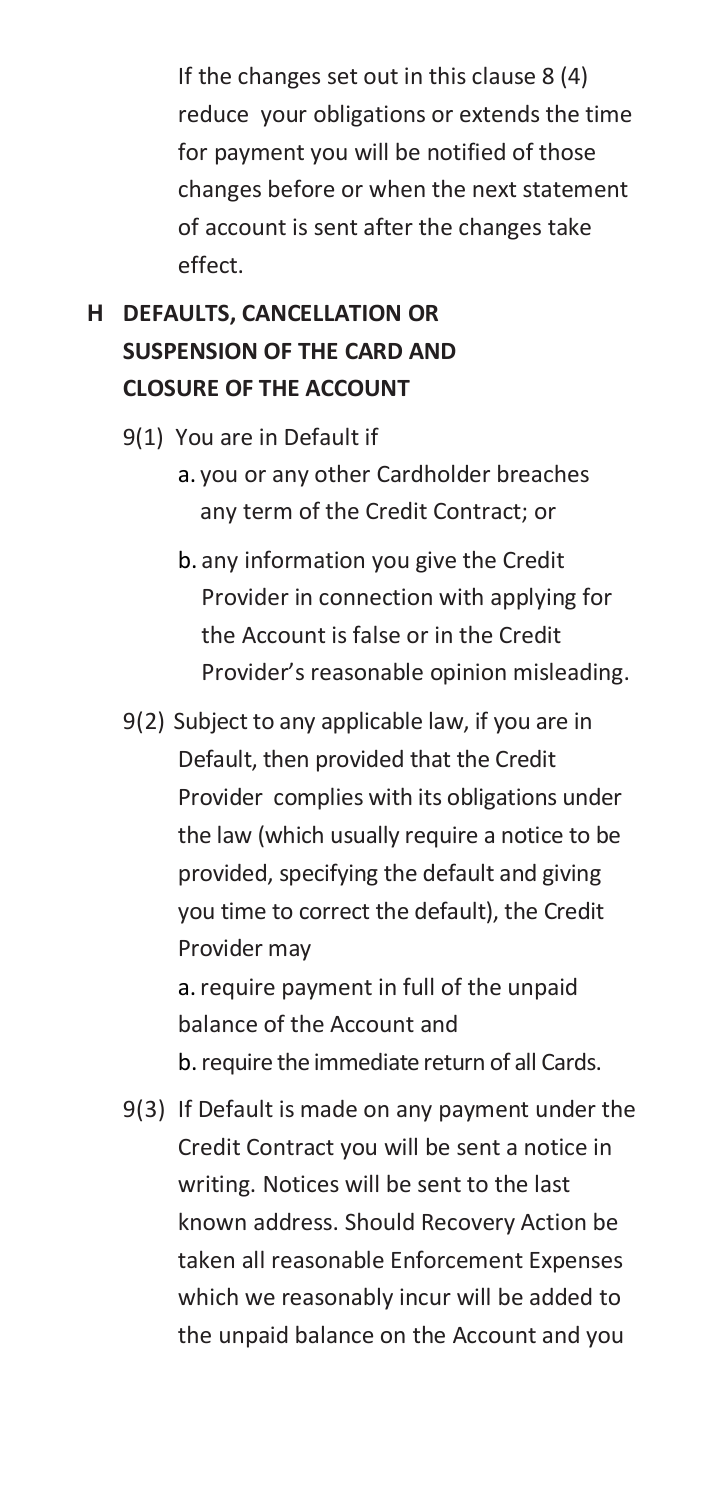will be responsible for payment in full. If legal fees and costs are incurred in the enforcement process, first payments recovered will be allocated to pay these fees and costs.

- 9(4) The Credit Provider may unilaterally or on your request and in both cases at the Credit Provider's discretion a. close an Account or b.suspend the use of a Card, cancel a Card or retain a Card presented.
- 9(5) A Card may not be used a. after the Account is closed
	- b. for the period of suspension if a Card is suspended
	- c. after the Card is cancelled.
- 9(6) Suspension, cancellation or closure does not affect any of your obligations, or those of any other Cardholder, in respect of the Account.

# **I SPECIAL PROMOTIONS**

- 10(1) The Credit Provider may on conditions it specifies, at any time make available a special promotion allowing a term which a. no interest will accrue on that Purchase until the end date and no monthly payment need be made in respect of that Purchase known as "Deferred Payment" b. no interest will accrue on that Purchase and payments must be made by specified instalments, by specified dates known as "Interest Free Promotion".
- 10(2) If the Credit Provider makes a special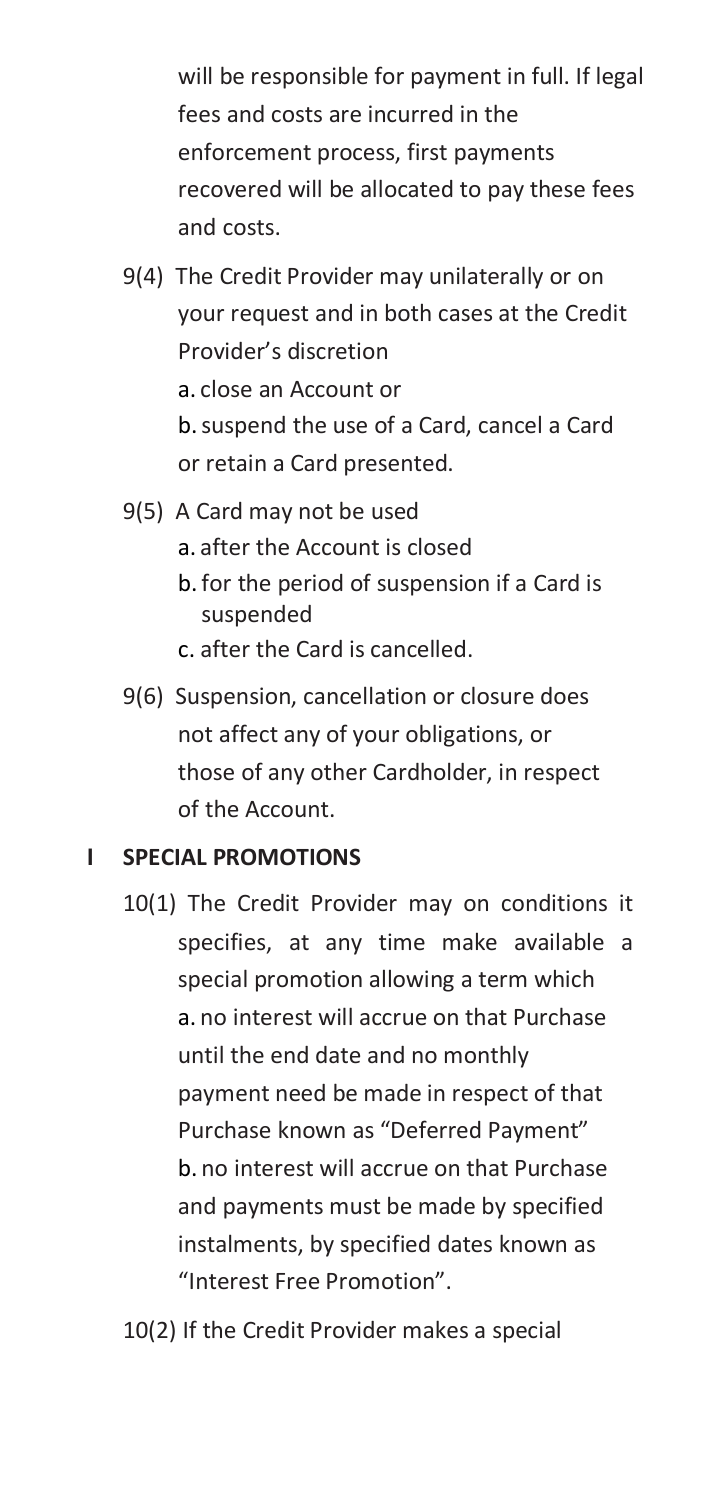promotion it will specify a.the eligible purchase and b.the period during which an eligible purchase must be made for it to be the subject of the special promotion and c. the length of the relevant special promotion term (which might for example be one or more months from the date of purchase or be between the date of purchase and a specified end date) and d. any other applicable conditions (such as a condition relating to a deposit). If so, each special promotion will be subject to those conditions as well as the Credit Contract, and will take effect as an agreed variation to the contract between you and us.

- 10(3) If the Credit Provider exercises any of its rights under clause 9(2) then any special promotion term applying to a special promotion purchase at the relevant date will be taken to have ended on the date that the Credit Provider closes your Account.
- 10(4) Interest Free Promotion

a. A separate statement and an establishment fee will be charged for this option each time it is used b. This statement will specify the payment amounts due, which will be calculated by dividing the amount of the purchase by the number of months within the specified term to the nearest cent (e.g. divide by 12 for 12 Months Interest Free). The last monthly instalment is the unpaid balance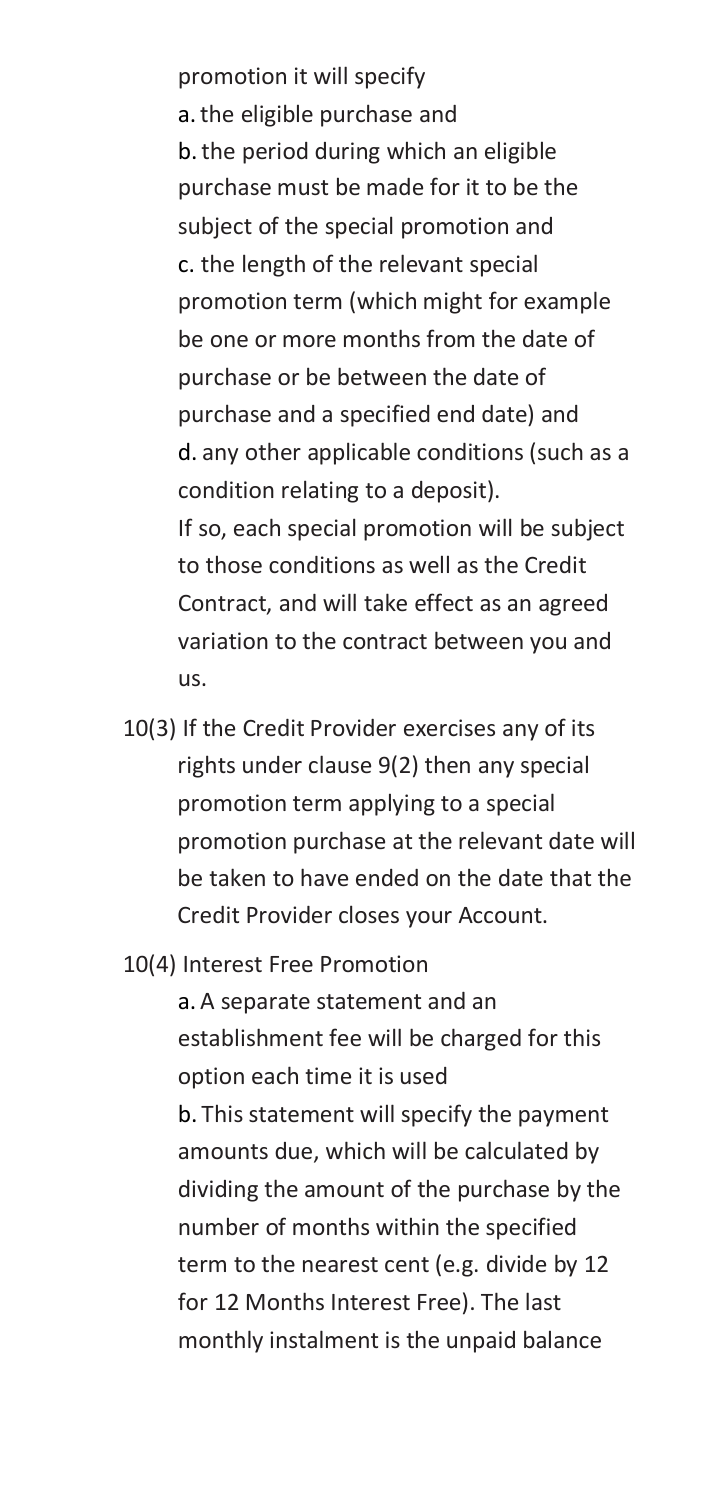of the purchase

c. If any monthly instalment is missed or underpaid the remaining balance will be transferred to the account and the account conditions in sections D-G will apply from one day after the Due Date for that instalment.

10(5) Repayments, interest charges and special promotions

> Where more than one Annual Percentage Rate applies under a credit card contract (including a nil rate), the National Credit Code usually requires that any payment you make is to be applied to balances which have appeared on the most recent statement and to which the highest Annual Percentage Rate applies, unless the borrower requests and the credit provider agrees to payments being applied to a particular amount that is owed. A consumer who has made such a request has a right under the law to withdraw it. For all Special Promotions that involve: a. a reduction in the Annual Percentage Rate that would usually apply (or no interest accruing) for one or more purchases, and b. a request that payments (or part of payments) being applied to the outstanding balance of such purchases, which we accept, it is a condition that the reduction in

interest rates (or the agreement that interest will not accrue) will cease if you withdraw your request that payments be applied to the relevant purchase before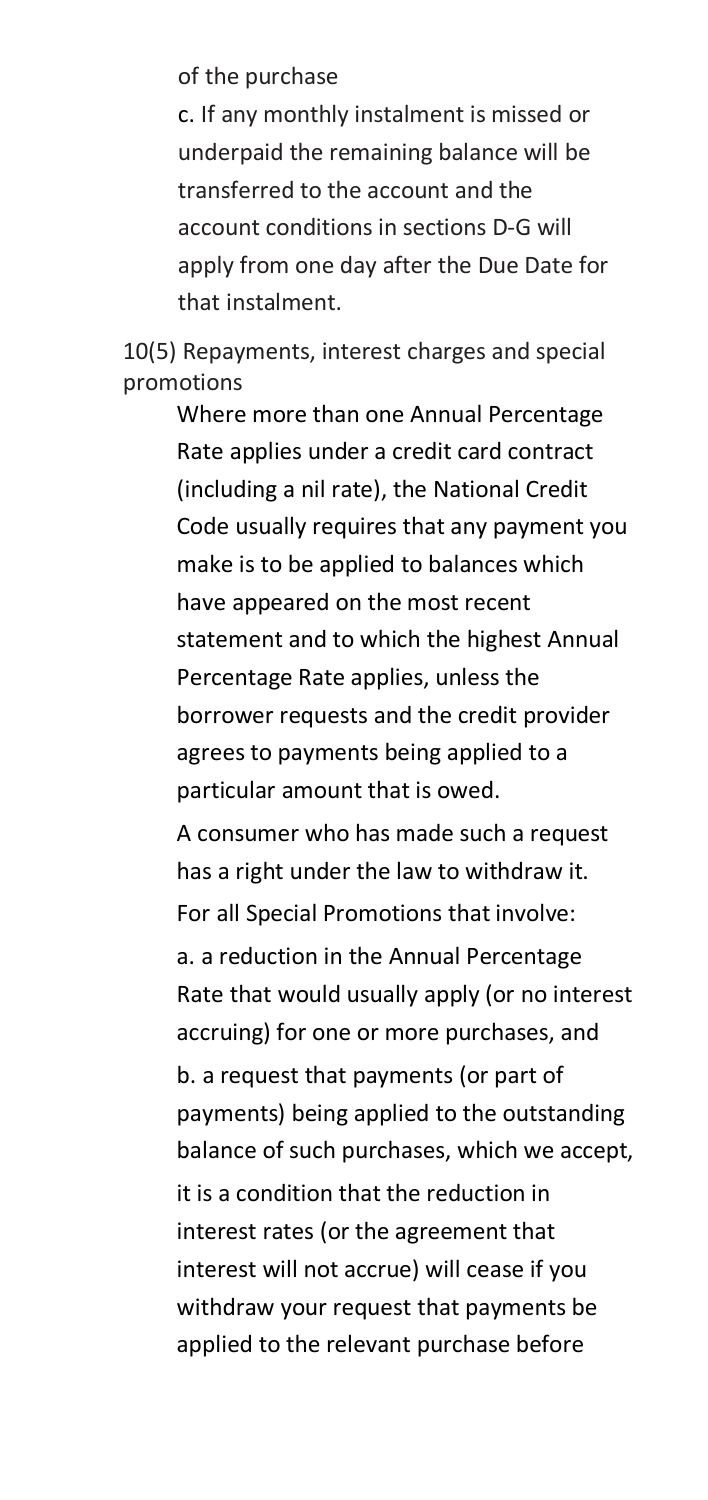other Account balances. If you withdraw that request, the Annual Percentage Rate for that special promotion immediately increases to the Annual Percentage Rate for purchases which do not involve any special promotion (or interest commences to accrue, as applicable).

10(6) Other Promotions

No discounts, offers, special benefits, extended warranties or any other similar matters other than the special promotions as set out in clauses 10(1) to 10(4) above are provided by the Credit Provider. To the extent that any such discounts, offers, special benefits, extended warranties or any other similar matters are provided in connection with your Card or any goods or services obtained using your Card, they are provided by Harris Scarfe Australia Pty Limited ABN 83 095 018 803 and the Credit Provider subject to any relevant legislation is not in any way responsible for or liable to you in relation to such matters.

#### **J GENERAL**

#### 11(1) Licensee Refusal

The Credit Provider is not responsible if the Licensee refuses to allow your Card to be used for Purchases from the Licensee for any reason.

#### 11(2) Joint Account Holders

Where an Account has been opened in the name of two or more persons then a. in these terms and conditions the term "you" includes each of those persons and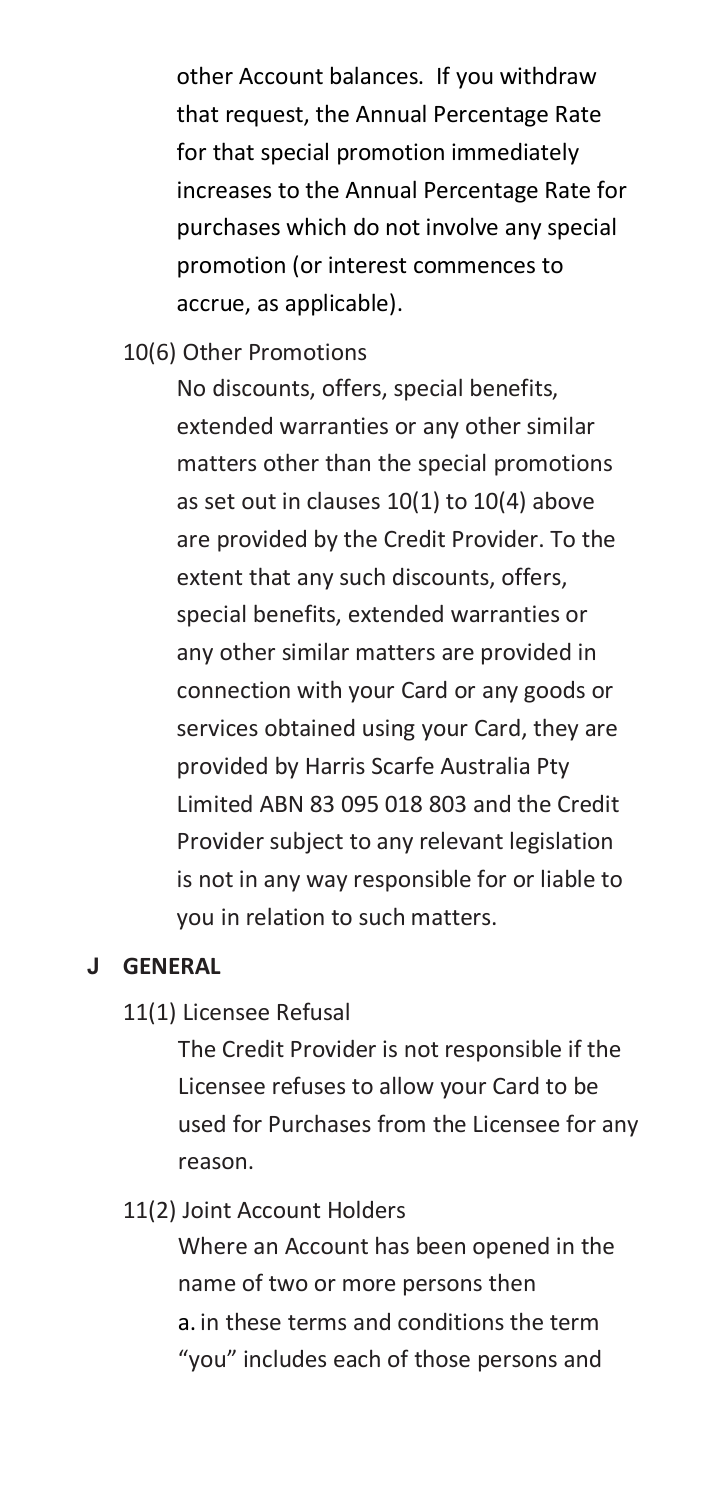their successors and assigns and b. each of those persons is Jointly and Separately liable for the use of the Account and for each breach of the Credit Contract.

#### 11(3) Change in Circumstances

- a. You must notify the Credit Provider promptly of any change in your name, address or telephone number
- b. You must notify the Credit Provider promptly of anything which might adversely affect your ability to meet your obligations under this Credit Contract.

# 11(4) Variation of Terms

The Credit Provider may change any term of the Credit Contract at any time without your consent, so long as it acts reasonably in doing so and this does not change the essential character of the contract. Changes to the Annual Percentage Rate or credit fees and charges are described in clauses 7 and 8. Other changes will usually be in response to a change in legislation. You will be given notice of any such change when and as required by relevant legislation. In most cases you will receive 20 days advance notice of a change to the credit contract.

11(5) Access to Information

You authorise an Additional Cardholder to access any information relating to the Account and agree that the Credit Provider may provide that information at its discretion. That information might without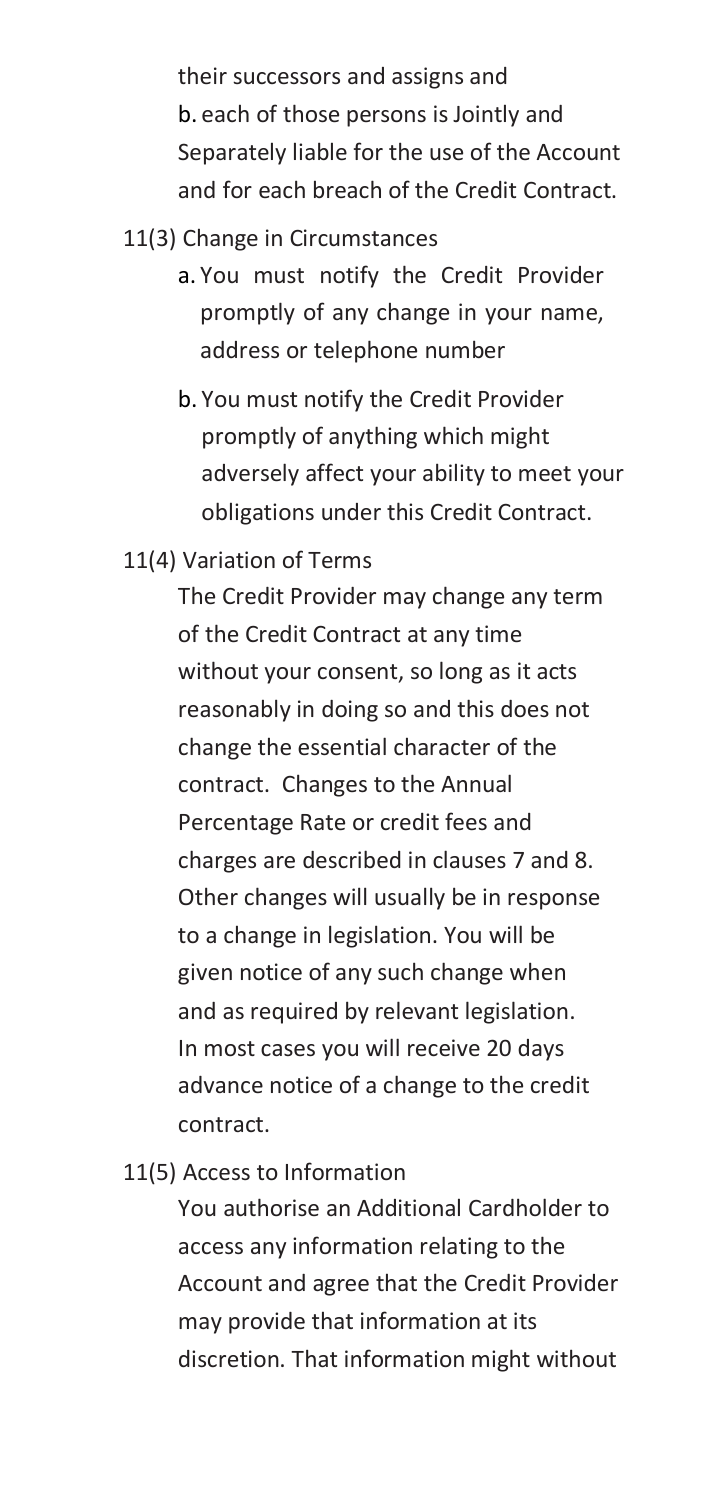limitation include:

- a.the outstanding balance of the Account
- b.the amount of the available credit on the Account
- c. the Due Date for any Statement Period and d. details of any transaction on the Account by any Cardholder or other person.
- 11(6) Proof of purchase receipts are provided at the time of purchase and statements are sent each month for all Accounts with transactions. Additional copies will be provided as required by law, however a document copy fee will be charged for any additional statements or receipts requested.
- 11(7) Service Provider and Commissions

The Service Provider has been appointed by the Credit Provider for the purposes of carrying out the functions of the Credit Provider under this Credit Contract. The Service Provider cannot otherwise act for the Credit Provider and you must not rely on the Service Provider having done so unless the Credit Provider advises you otherwise.

# Commissions

The Service Provider receives a fee for the introduction of new business to the Credit Provider and administration of the Harris Scarfe Card. The Credit Provider pays this fee to the Service Provider each month. This fee is 2.5% of the balance of your account as at the last day of the Monthly Period multiplied by the number of days in the monthly period divided by 365.

11(8) Limitation of Liability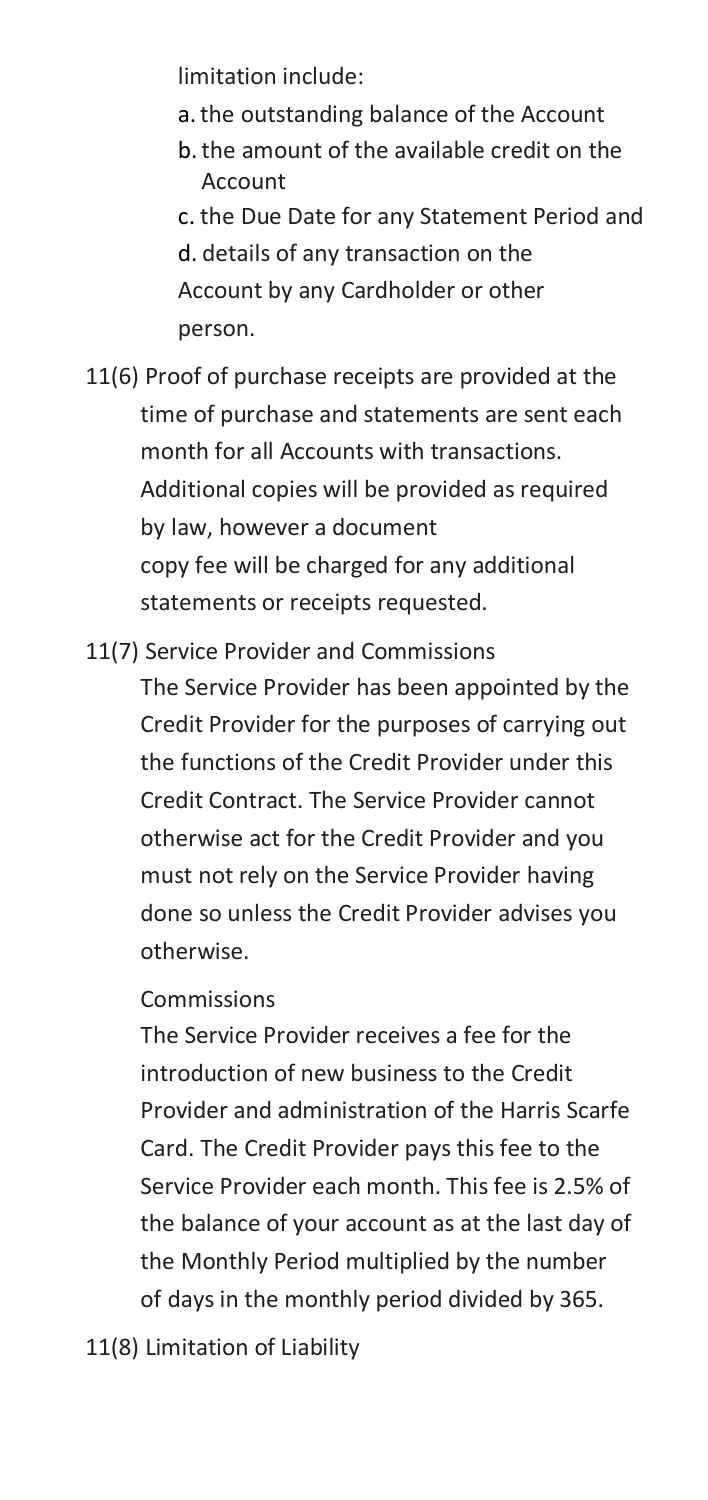The Credit Provider enters into the Credit Contract with you in its capacity as trustee of the Trust and in no other capacity. The Credit Provider's liability to you is limited to the assets of the Trust which are available to the Credit Provider to enable it to satisfy that liability. This limitation of liability does not apply to any rights that you may have or any liabilities that may be imposed on the Credit Provider pursuant to the National Consumer Credit Code, the National Consumer Credit Protection Act 2009, the Australian Securities and Investments Commission Act 2001, and the Competition and Consumer Act 2010 (or other equivalent legislation) or pursuant to any provisions entered into this Credit Contract in order to ensure compliance with such legislation and does not seek to avoid or modify the effect of such legislation.

# 11(9) Assignment of Rights

The Credit Provider may assign, transfer or otherwise deal with its rights under the Credit Contract in any way it considers appropriate (including, without limitation, assigning or transferring those rights to another trust of which the Credit Provider is a trustee).

#### 11(10) Effective dating of transactions

Debits to your account may be assigned to the date we reasonably consider appropriate, but not earlier than the date on which the relevant transaction occurs. Credits to your account are assigned as set out in clause 6(4).

We may subsequently adjust debits and credits to your Account to accurately reflect the legal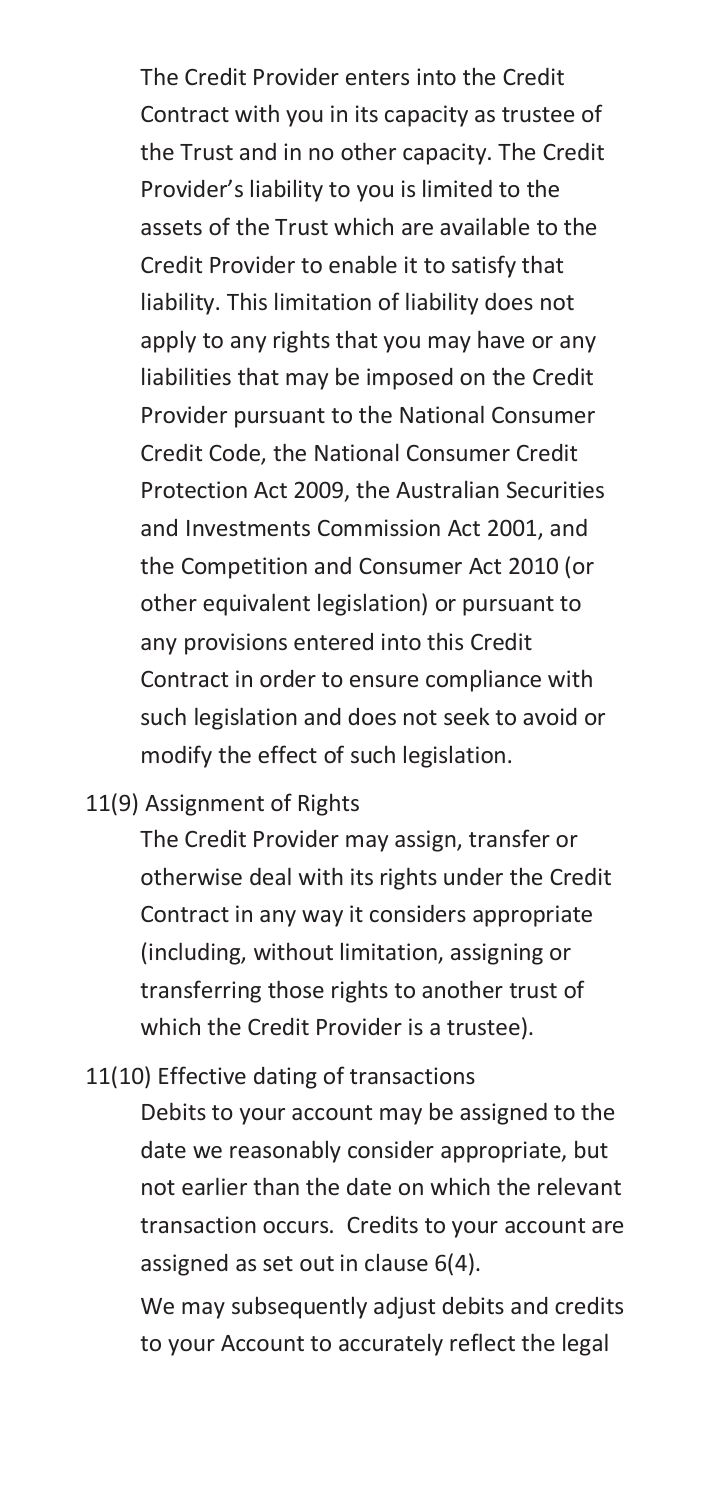obligations of you and us (for example, because of an error or because a cheque is dishonoured). If we do this, we may make consequential changes (including to the interest charges).

# **K MEANING OF WORDS**

These definitions apply.

# **Account**

means your Harris Scarfe Account with the Credit Provider.

# **Account Holder**

means the person in whose name the Account is operated.

# **Additional Cardholder**

means a person issued a card, as outlined in Section B clause 3(1).

# **Annual Percentage Rate**

means the yearly interest rate applied to a purchase.

# **Card**

means any card, token or document that entitles you or any other person to use the Account and that is issued on the Account.

# **Cardholder**

means a person to whom a card has been issued (including you) and each person using the account with your specific or implied consent.

# **Charge Account**

means a Harris Scarfe Account to which this Credit Contract applies.

# **Closing Balance**

means the balance at the end of a Statement Period after transactions have been added and/or deducted.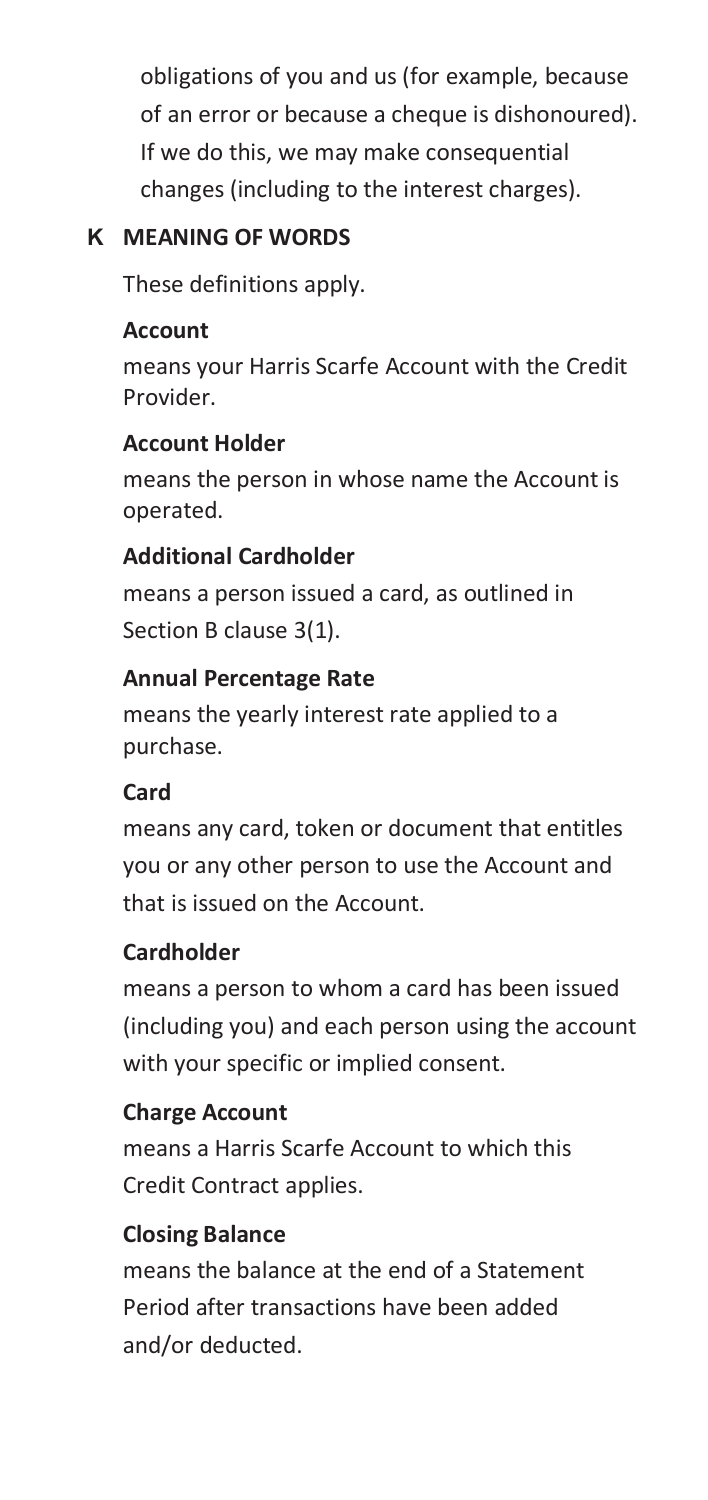# **Credit Contract**

means the Terms and Conditions of Use and the Financial Table (as amended from time to time).

# **Credit Limit**

means the maximum amount of credit available to all cardholders in respect of an account as notified by you.

# **Credit Provider**

means Perpetual Trustee Company Limited, ABN 42 000 001 007 as trustee for the Trust.

# **Daily Balance**

has the meaning set out in section F -clause 7(2).

# **Daily Percentage Rate**

means the current annual percentage rate divided by 365.

# **Due Date**

means the date by which the minimum amount due must be received by the Credit Provider.

# **Deferred Payment**

means the facility available on Harris Scarfe Account from time to time whereby no interest will accrue on that purchase and no monthly payment need be made for a specified term.

# **Default**

has the meaning given under clause 9(1).

# **Enforcement Expenses**

means charges, legal fees and other costs incurred internally (by, for example and without limitation, the Service Provider and /or the Credit Providers' employees) and incurred with respect to employing external third parties in attempting to recover a debt owed.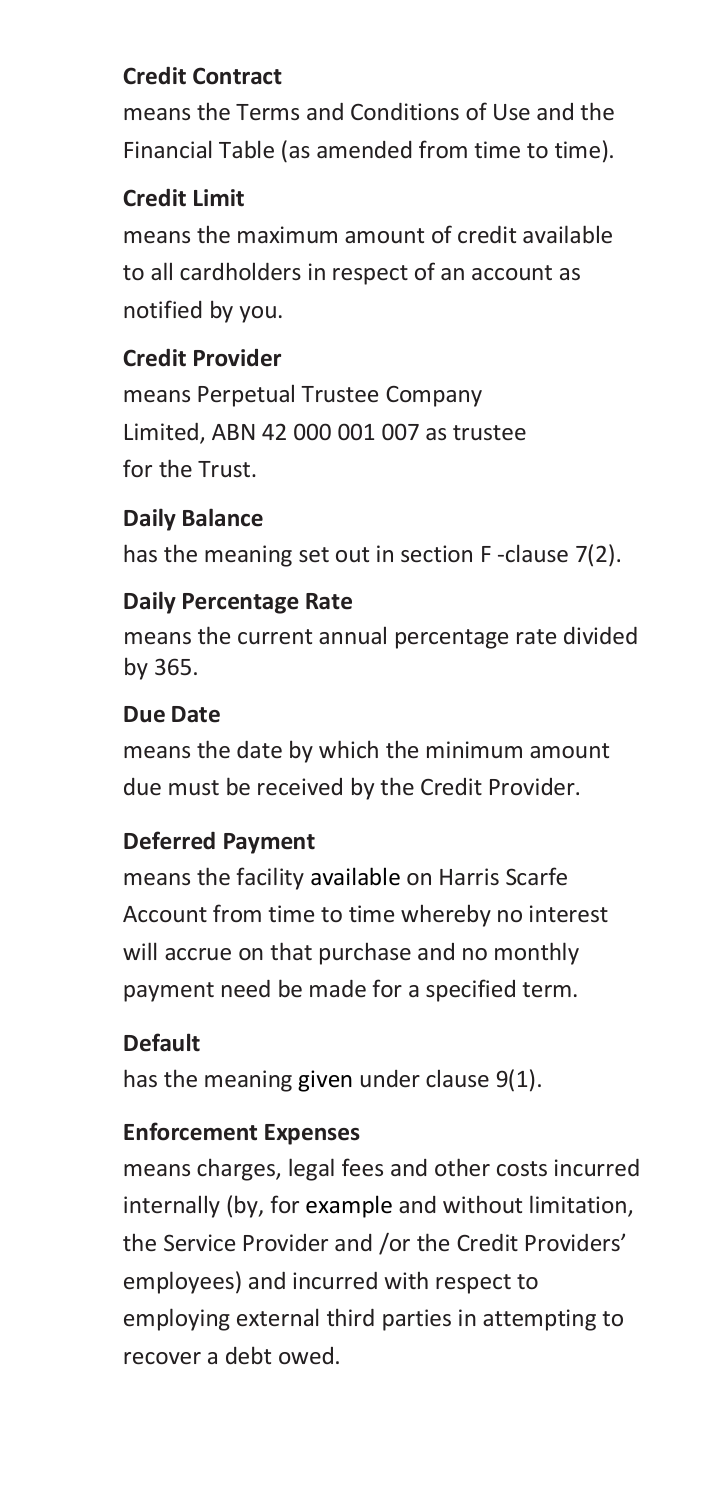#### **Instalments**

means a payment due under the terms of an Interest Free Promotion.

# **Jointly and Separately**

means joint account holders can be held responsible for the whole balance of the account both jointly and individually as decided by the Credit Provider.

# **Jurisdiction**

means state which you reside in within Australia.

# **Licensee**

means the operator of a franchise within a Harris Scarfe store or in a shopping complex.

# **Minimum Amount Due**

the minimum payment required under the terms and conditions of the account plus any arrears from previous Statement Periods.

# **Prepayments**

means a monthly payment made in advance.

# **Purchase**

means a purchase of goods or service.

# **Recovery Action**

employment of an agent and/or solicitor to collect an account which is in default.

# **Service Provider**

means a person or entity that carries out functions on behalf of the Credit Provider, including collection of Account payments and the issuing of Statements and includes the Service Provider's executors, administrators, successors and assigns. The initial Service Provider will be Harris Scarfe Financial Services Pty Limited, ABN 64 130 587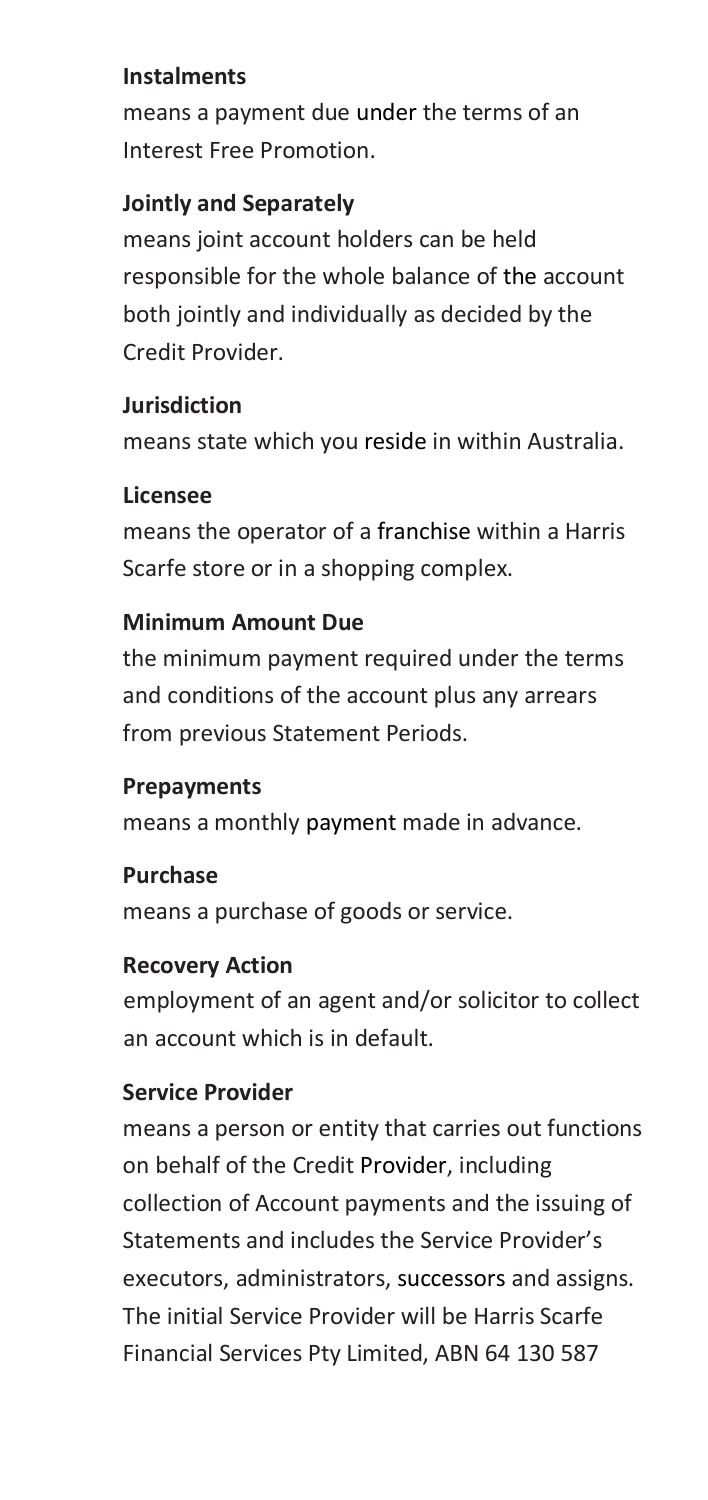496.

#### **Statement Date**

means the last day of a Statement Period.

# **Statement Period**

means a period commencing one day after a Statement Date. The Statement Period will usually be one month if there is a debit opening balance or if there are regular Account transactions

# **Trust**

means the Harris Scarfe Securitisation Trust No.1 or any other trust of which the Credit Provider is a trustee and to which the Credit Provider's rights under this Credit Contract have been transferred.

# **We, Us, Our**

means the Credit Provider.

# **You**

means the person named as the applicant for an account and includes such person's successors and assigns and "your" has a corresponding meaning.

# **Information statement**

# **Things you should know about your proposed credit contract**

This statement tells you about some of the rights and obligations of yourself and your credit provider. It does not state the terms and conditions of your contract.

If you have any concerns about your contract, contact the credit provider and, if you still have concerns, the AFCA scheme, or get legal advice.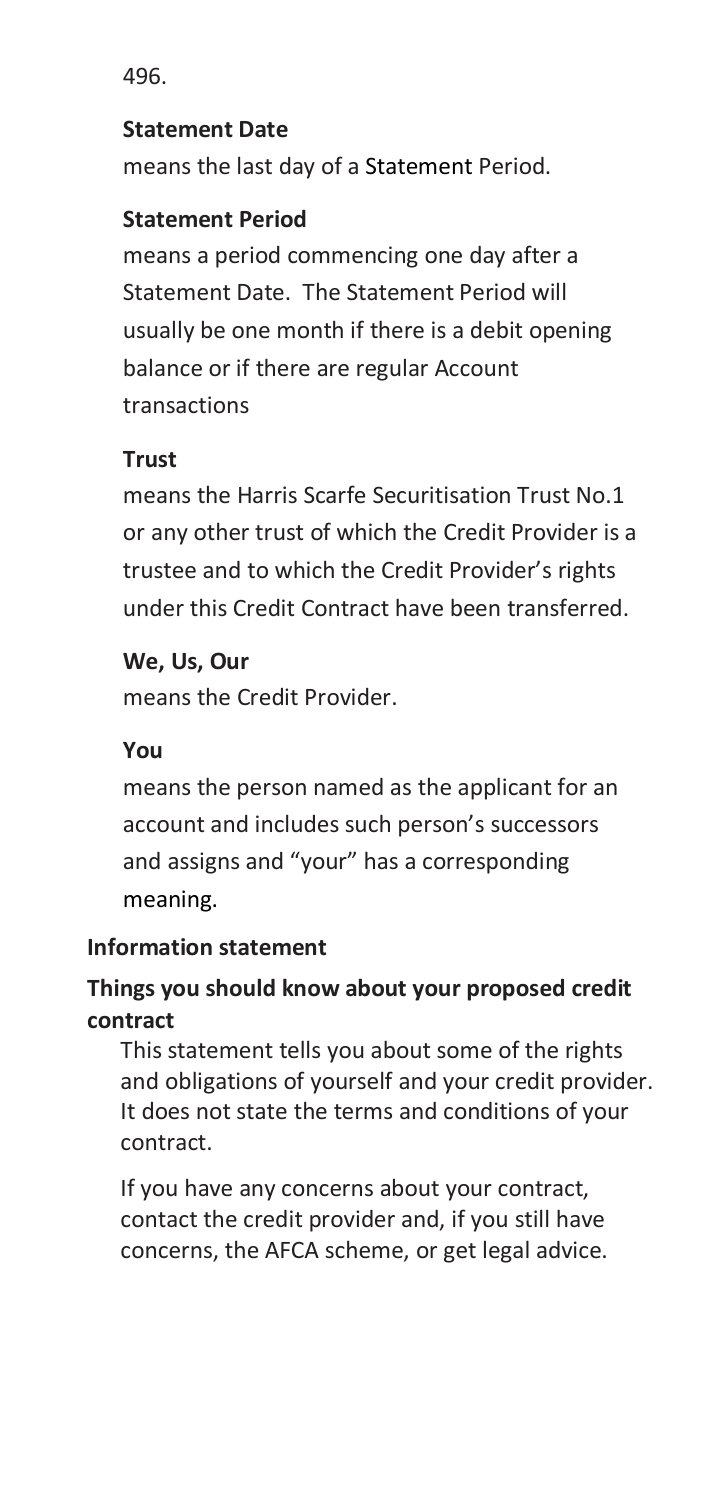# **The contract**

# **1. How can I get details of my proposed credit contract?**

Your credit provider must give you a precontractual statement containing certain information about your contract. The precontractual statement, and this document, must be given to you before—

- your contract is entered into; or
- you make an offer to enter into the contract;

whichever happens first.

# **2. How can I get a copy of the final contract?**

If the contract document is to be signed by you and returned to your credit provider, you must be given a copy to keep. Also, the credit provider must give you a copy of the final contract within 14 days after it is made. This rule does not, however, apply if the credit provider has previously given you a copy of the contract document to keep.

If you want another copy of your contract, write to your credit provider and ask for one. Your credit provider may charge you a fee. Your credit provider has to give you a copy—

- within 14 days of your written request if the original contract came into existence 1 year or less before your request; or
- otherwise within 30 days of your written request.

# **3. Can I terminate the contract?**

Yes. You can terminate the contract by writing to the credit provider so long as:

- you have not obtained any credit under the contract or
- a card or other means of obtaining credit given to you by your credit provider has not been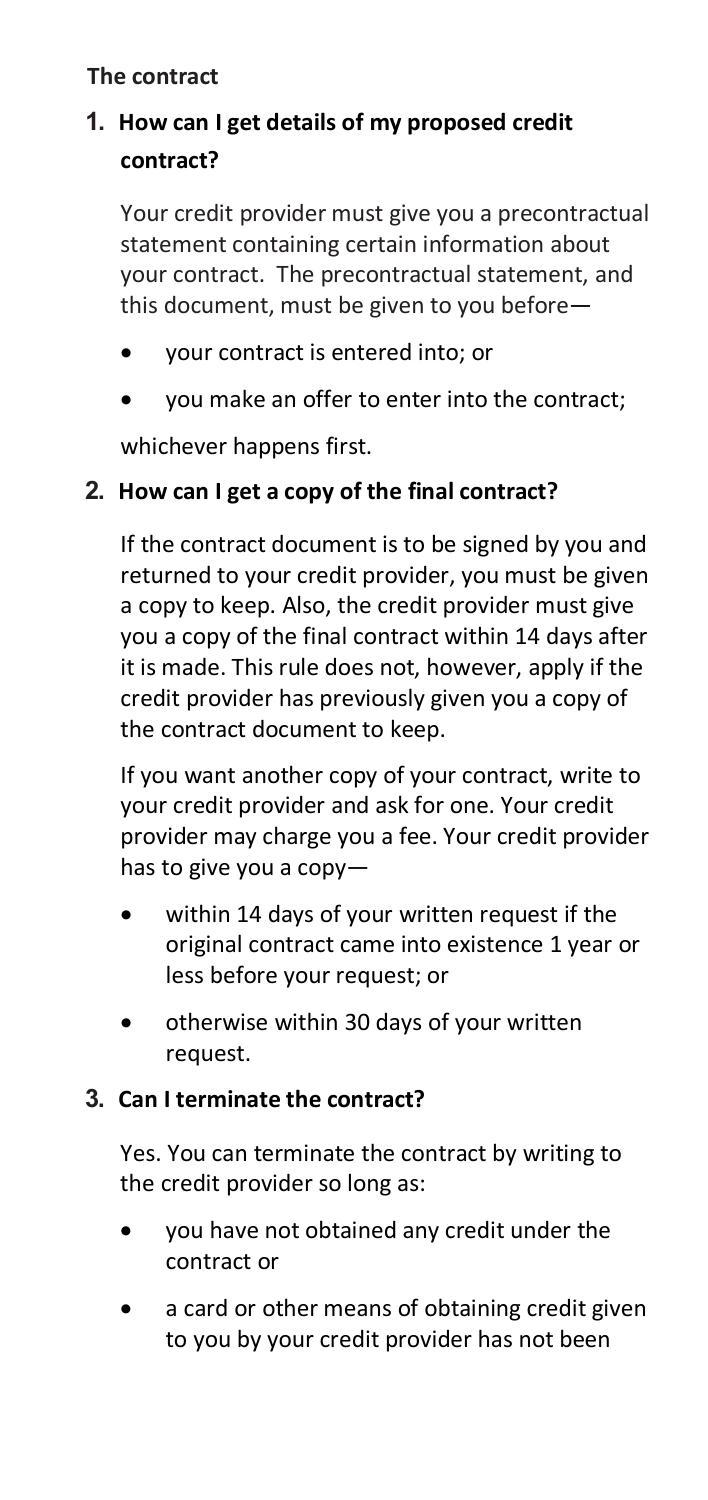used to acquire goods or services for which credit is to be provided under the contract.

However, you will still have to pay any fees or charges incurred before you terminate the contract.

# **4. Can I pay my credit contract out early?**

Yes. Pay your credit provider the amount required to pay out your credit contract on the day you wish to end your contract.

# **5. How can I find out the pay out figure?**

You can write to your credit provider at any time and ask for a statement of the pay out figure as at any date you specify. You can also ask for details of how the amount is made up.

Your credit provider must give you the statement within 7 days after you give your request to the credit provider. You may be charged a fee for the statement.

# **6. Will I pay less interest if I pay out my credit contract early?**

Yes. The interest you can be charged depends on the actual time money is owing. However, you may have to pay an early termination charge (if your contract permits your credit provider to charge one) and other fees.

# **7. Can my contract be changed by my credit provider?**

Yes, but only if your contract says so.

# **8. Will I be told in advance if my credit provider is going to make a change in the contract?**

That depends on the type of change. For example—

• You get a least same day notice for a change to an annual percentage rate. That notice may be a written notice to you or a notice published in a newspaper.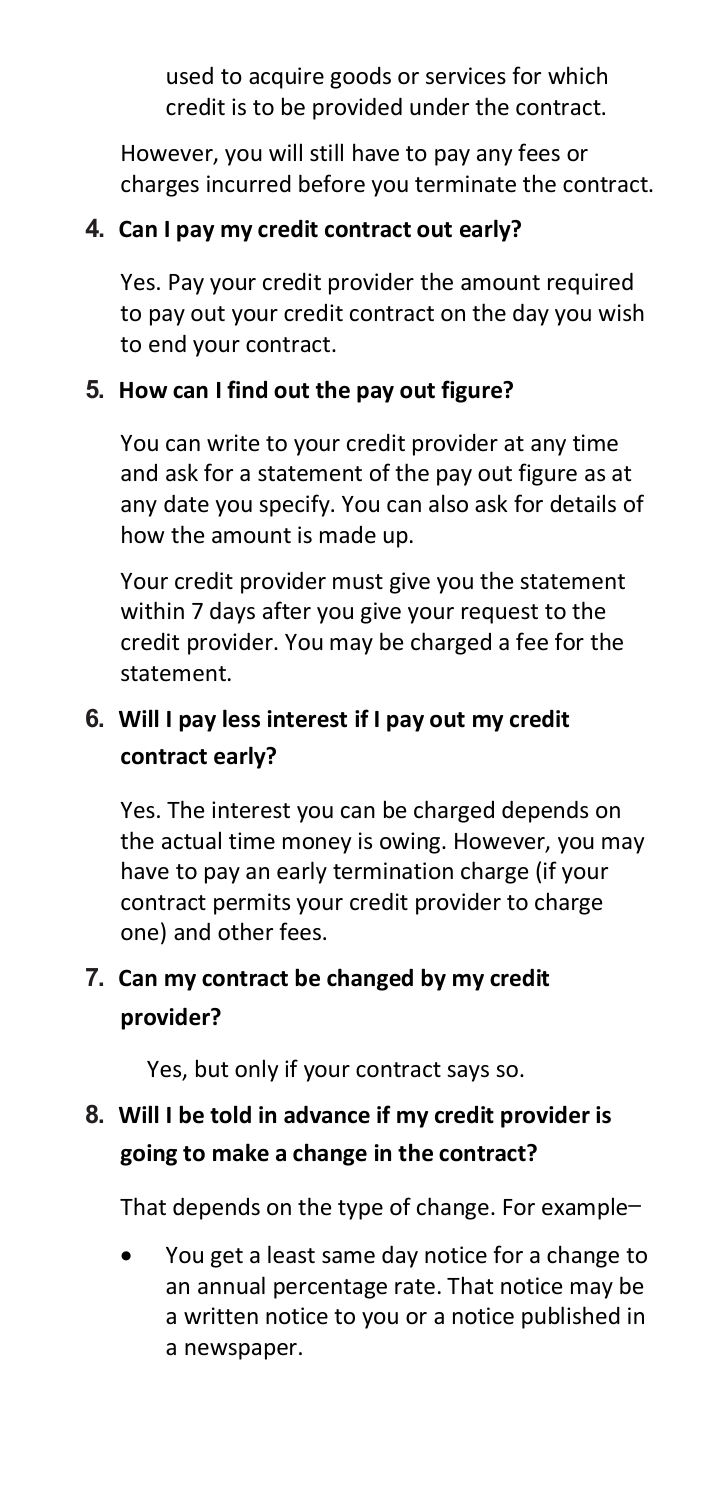- You get 20 days advance notice for
	- a change in the way in which interest is calculated; or
	- a change in credit fees and charges; or
	- any other changes by your credit provider;

except where the change reduces what you have to pay or the change happens automatically under the contract.

# **9. Is there anything I can do if I think that my contract is unjust?**

Yes. You should first talk to your credit provider. Discuss the matter and see if you can come to some arrangement.

If that is not successful, you may contact the AFCA scheme. The AFCA scheme is a free service established to provide you with an independent mechanism to resolve specific complaints. The AFCA scheme can be contacted at 1800 931 678, email **info@afca.org.au**, website www.afca.org.au and GPO Box 3, Melbourne VIC 3001.

Alternatively, you can go to court. You may wish to get legal advice, for example from your community legal centre or Legal Aid.

You can also contact ASIC, the regulator, for information on 1300 300 630 or through ASIC's website at www.asic.gov.au

# **General**

# **10.What do I do if I cannot make a repayment?**

Get in touch with you credit provider immediately. Discuss the matter and see if you can come to some arrangement. You can ask your credit provider to change your contract in a number of ways –

• to extend the term of the contract and reduce payments; or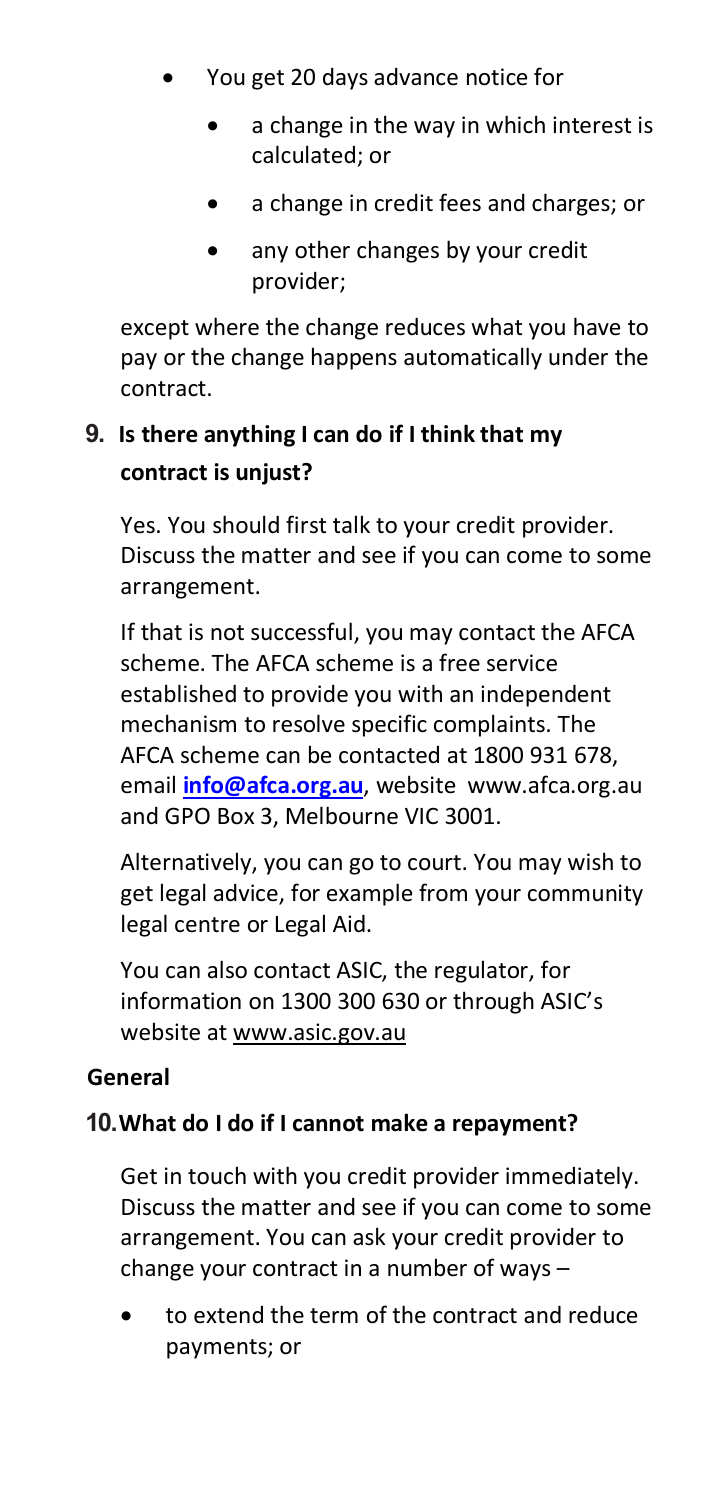- to extend the term of your contract and delay payments for a set time; or
- to delay payments for a set time.

# **11.What if my credit provider and I can not agree on a suitable arrangement?**

If the credit provider refuses your request to change the repayments, you can ask the credit provider to review this decision if you think it is wrong.

If the credit provider still refuses your request you can complain to the AFCA scheme that your credit provider belongs to. Further details about this scheme are set out below in question 13.

# **12.Can my credit provider take action against me?**

Yes, if you are in default under your contract. But the law says that you cannot be unduly harassed or threatened for repayments. If you think you are being unduly harassed or threatened, contact the AFCA scheme or ASIC, or get legal advice.

# **13.Do I have any other legal rights and obligations?**

Yes. The law will give you other rights and obligations. You should also READ YOUR CONTRACT carefully.

**IF YOU HAVE ANY COMPLAINTS ABOUT YOUR CREDIT CONTRACT, OR WANT MORE INFORMATION, CONTACT YOUR CREDIT PROVIDER. YOU MUST ATTEMPT TO RESOLVE YOUR COMPLAINT WITH YOUR CREDIT PROVIDER BEFORE CONTACTING THE AFCA SCHEME. IF YOU HAVE A COMPLAINT WHICH REMAINS UNRESOLVED AFTER SPEAKING TO YOUR CREDIT PROVIDER YOU CAN CONTACT THE AFCA SCHEME OR GET LEGAL ADVICE.** 

**THE AFCA SCHEME IS A FREE SERVICE ESTABLISHED TO PROVIDE YOU WITH AN INDEPENDENT MECHANISM TO RESOLVE SPECIFIC COMPLAINTS. THE AFCA SCHEME CAN BE CONTACTED AT 1800**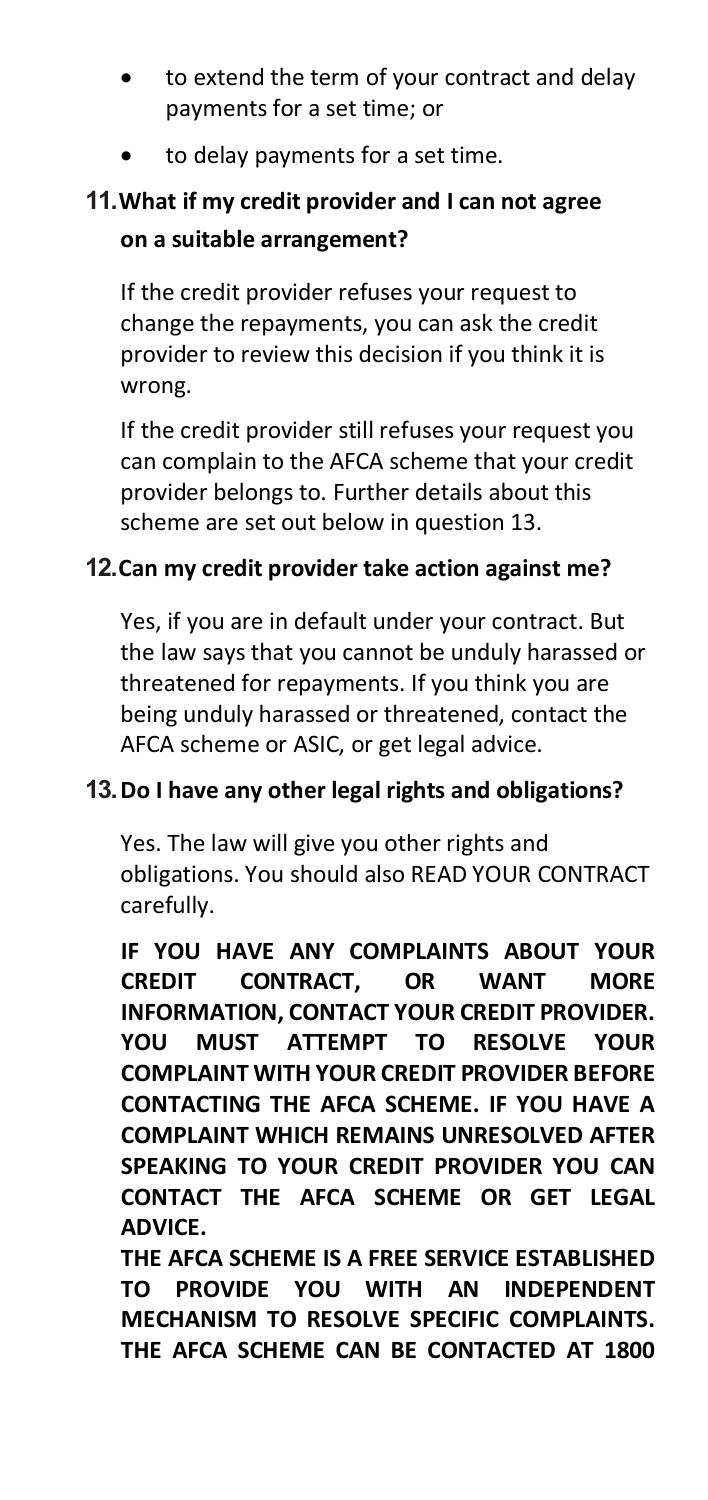**931 678, EMAIL INFO@AFCA.ORG.AU / WEBSITE WWW.AFCA.ORG.AU AND GPO BOX 3, MELBOURNE VIC 3001. PLEASE KEEP THIS INFORMATION STATEMENT. YOU MAY WANT SOME INFORMATION FROM IT AT A LATER DATE.** 

# **Credit Guide**

# **About us**

This is the credit guide of Harris Scarfe Financial Services Pty Limited, ABN 64 130 587 496, Australian credit licence number 385088, described as the 'Service Provider' in the credit contract.

The Service Provider, under its credit licence, has made arrangements with the '**Credit Provider**' described in the credit contract, Perpetual Trustee Company Limited (in its capacity as trustee of the Harris Scarfe Securitisation Trust No. 1), for the Credit Provider to be the credit provider under Harris Scarfe Value Plus Card and Harris Scarfe Value Plus Gold Card credit contracts.

# **Contact**

The Service Provider can be contacted by calling 1300 131 444 within Australia or by email to harrisscarfecard@harrisscarfe.com.au, Level 6, 111 Cecil Street, South Melbourne, VIC., 3205.

(Those contact details can also be used to communicate with the Credit Provider)

# **Internal and external dispute resolution**

If you have any concerns or complaints about your credit contract or the services provided by the Credit Provider or the Service Provider, or have a dispute with the Credit Provider or the Service Provider, please let us know as soon as possible using the contact details above.

The Credit Provider and Service Provider have established an independent internal dispute resolution process. This process is intended to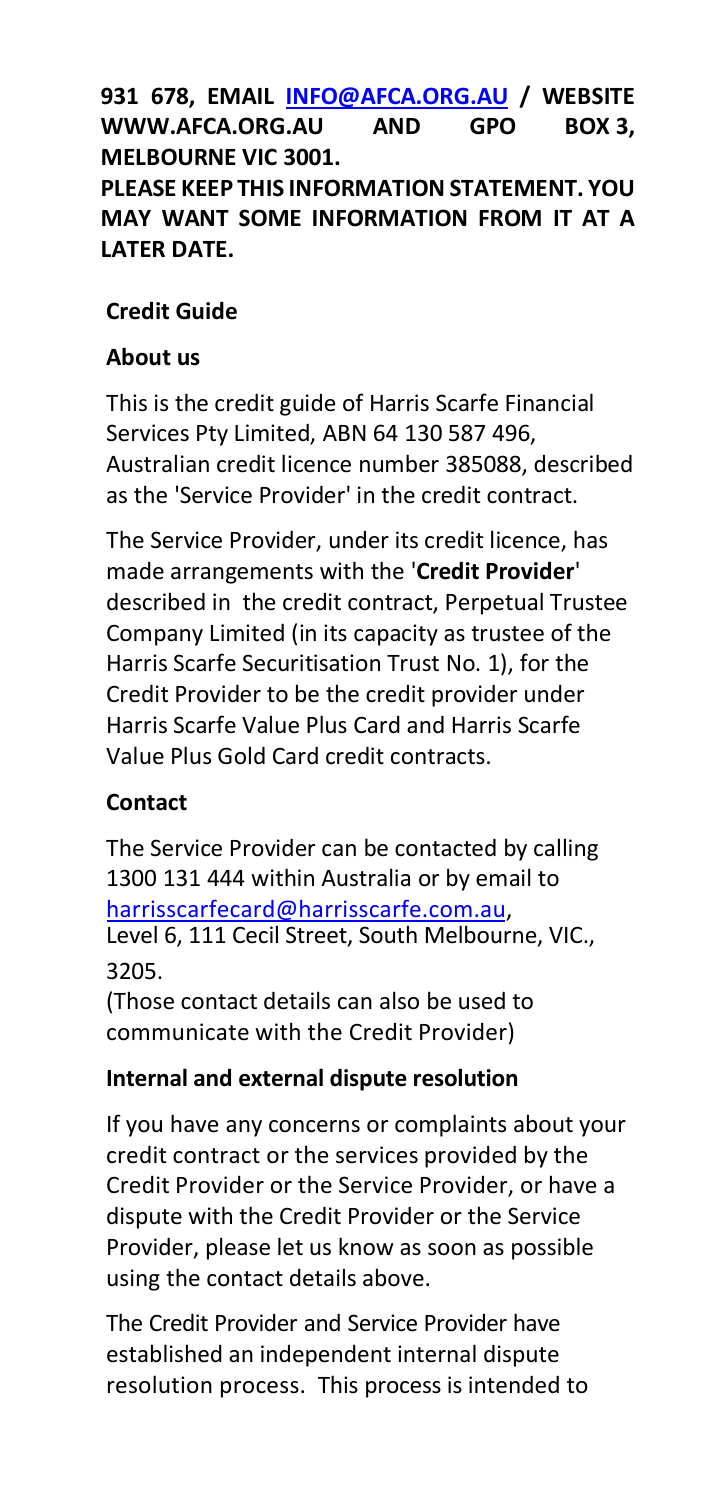resolve any consumer inquiries, complaints or disputes that may arise in a way that is effective and informal. We endeavour to resolve disputes within 30 days of the initial complaint being made.

If an issue has not been resolved to your satisfaction, you can lodge a complaint with the Australian Financial Complaints Authority, or AFCA. AFCA provides fair and independent financial services complaint resolution that is free to consumers.

Website: **www.afca.org.au** Email: **info@afca.org.au**

Telephone: 1800 931 678 (free call) In writing to: Australian Financial Complaints Authority, GPO Box 3, Melbourne VIC 3001

# **Credit suitability**

Before the Credit Provider named in the credit contract we approve any application for a Harris Scarfe credit card contract, or any credit increase, we are required to assess whether the contract (or increase) would be unsuitable for you. In order to make that assessment, we make reasonable enquiries about your financial situation, and your requirements and objectives for the contract (or increase) and take reasonable steps to verify your financial position.

You have a right to be given a written copy of our assessment if you ask within 7 years of the date of the contract (or increase).

If you ask before the contract (or increase) is made, we provide the assessment as soon as practicable.

If you ask within 2 years of the date of the contract (or increase) we provide the assessment within 7 business days.

If you ask between 2 and 7 years after the date of the contract (or increase), we provide the assessment within 21 business days.